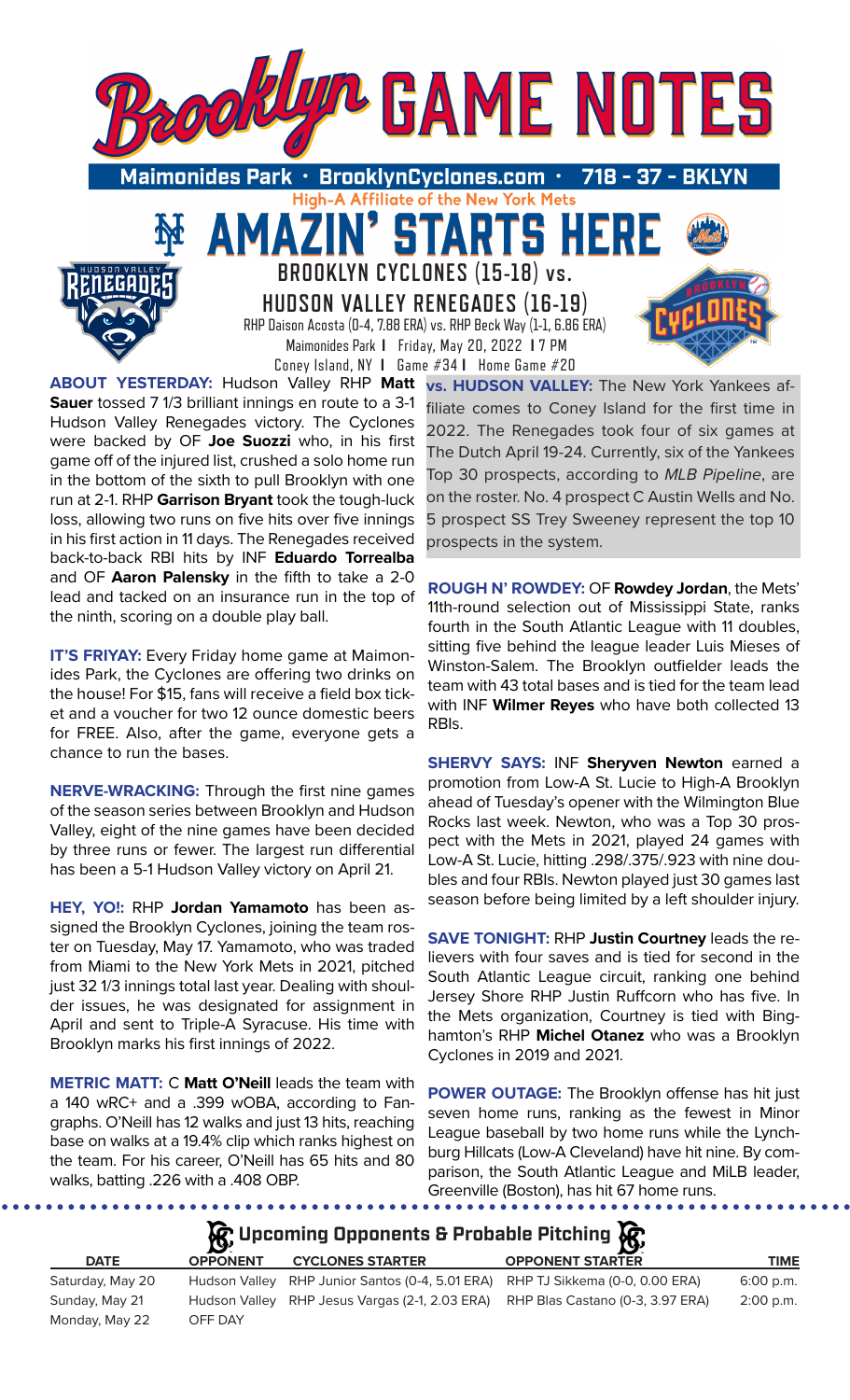### **MAY 20 VS HUDSON VALLEY STARTING PITCHER PAGE 2**

# 33 DAISON ACOSTA RHP



**Height:** 6-3 **Weight:** 196 **Date of Birth:** August 24, 1998 **Age**: 21 **Hometown:** Paraiso Barahona, Dominican Republic **Acquired:** Non-drafted free agent, July 2, 2016 **Repertoire:** 4-seam, slider, change-up

**TODAY:** Acosta makes his seventh start of the season. Despite the piggybacking system used by Brooklyn this year, he has only started games and has not been used in relief.

|   |             |            |            |     |                          |   | 2022 GAME-BY-GAME |           |                |           |            |
|---|-------------|------------|------------|-----|--------------------------|---|-------------------|-----------|----------------|-----------|------------|
| , |             |            |            |     | <b>Brooklyn Cyclones</b> |   |                   |           |                |           |            |
|   | <b>DATE</b> | <b>OPP</b> | <b>DEC</b> | ΙP  | н                        | R | ER                | <b>BB</b> | κ              | <b>HR</b> | <b>AVG</b> |
|   | 4/13        | JS         |            | 2.0 | 3                        | 4 | 4                 |           | 3              | O         | .300       |
|   | 4/19        | @HV        |            | 3.0 | 3                        | 3 | 3                 | 5         | $\overline{2}$ | 0         | .300       |
|   | 4/24        | @HV        |            | 1.0 |                          |   |                   |           |                | $\Omega$  | .304       |
|   | 5/1         | <b>BG</b>  |            | 31  | 3                        | 3 | 3                 | 2         | $\overline{2}$ | O         | .278       |
|   | 5/8         | @ ABD      |            | 1.2 | $\overline{2}$           | 4 | 3                 | 4         | $\mathcal{P}$  | $\Omega$  | .286       |
|   | 5/15        | WIL        |            | 5.0 |                          | 0 | 0                 | 2         | 4              | 0         | .224       |
|   |             |            |            |     |                          |   |                   |           |                |           |            |

**LAST TIME OUT:** Acosta sparkled, twirling a gem over five scoreless innings against Aberdeen on Sunday. The righty allowed one hit which came with one out in the top of the fifth, breaking up a no-hit bid.

**THE RETURN:** After missing 2021 recovering from Tommy John Surgery, Daison Acosta made his first appearance in a game since September 2, 2019 on Wednesday against Jersey Shore on April 13, 2022...954 days in between starts. Acosta lasted just two innings on paper but faced and walked the leadoff batter in the third inning before being replaced by Colby Morris.

**2019:** Acosta's last assignment came with Low-A Columbia where he made 11 starts after four games and three starts with Short Season Class A Brooklyn to being 2019. With the Fireflies, Acosta struck out 49 over 52.1 innings with a 3.78 ERA. With the Cyclones, Acosta spun a 0.98 ERA over 18.1 innings, fanning 25 and walking just six.

**TOP-OF-MIND:** Acosta is the No. 30 prospect in the New York Mets organization according to *Baseball America*. Due to injuries and COVID coming between Acosta's progression through the system, *MLB Pipeline* did not have him in the Top 30 list.

**K-MAN:** Acosta's strikeout rate across his 2017, 2018, and 2019 campaigns has been north of 20%, including a career-high 36% with Brooklyn in 2019.

**SALLY LEAGUE VET:** Acosta pitched with the Low-A Colum-

| .283 | 46.7% | 5.47 |
|------|-------|------|
|      |       |      |
|      |       |      |

K% BB% HR/9

17.9% 19.2% 0.00 BABIP **GB%** FIP

| <b>ACOSTA'S SEASON AND CAREER HIGHS</b> |                              |                               |  |  |  |  |  |
|-----------------------------------------|------------------------------|-------------------------------|--|--|--|--|--|
| 2022 Season<br>Career                   |                              |                               |  |  |  |  |  |
| 4 (5/15 vs. Wilmington)                 | <b>Strikeouts</b>            | 9 (7/14/19 vs. Charleston)    |  |  |  |  |  |
| None                                    | <b>Double Digit K Games</b>  | None                          |  |  |  |  |  |
| 3 (3x, 5/1 vs. Bowling Green)           | <b>High Hits, Game</b>       | 9 (8/23/19 at Rome)           |  |  |  |  |  |
| 0 (4/13 vs. Jersey Shore)               | High HR, Game                | 2 (3x, 7/7/19 at Hickory)     |  |  |  |  |  |
| 4 (4/13 vs. Jersey Shore)               | <b>High Runs, Game</b>       | 7 (8/9/18 at Danville)        |  |  |  |  |  |
| 5 (4/19 at Hudson Valley)               | <b>High Walks, Game</b>      | 5 (2x, 4/19/21 at Hudson Val) |  |  |  |  |  |
| 5.0 (5/15 vs. Wilmington)               | <b>Innings Pitched, Game</b> | 7 (7/2/17 at GCL Nats)        |  |  |  |  |  |
| None                                    | <b>Complete Games</b>        | None                          |  |  |  |  |  |
| None                                    | Shutouts                     | None                          |  |  |  |  |  |

|                  |          |            |                    |           |     |            |     |    |            | <b>CYCLONES STARTING PITCHER BREAKDOWN</b> |                                             |          |                                                       |          |          |     |     |     |     |           |            |
|------------------|----------|------------|--------------------|-----------|-----|------------|-----|----|------------|--------------------------------------------|---------------------------------------------|----------|-------------------------------------------------------|----------|----------|-----|-----|-----|-----|-----------|------------|
|                  |          |            |                    |           |     |            |     |    |            |                                            | <b>STARTER</b>                              |          | <b>GS Quality StartsRun SupportRS/Start BC Record</b> |          |          |     |     |     |     |           |            |
|                  |          |            |                    |           |     |            |     |    |            |                                            | Acosta                                      |          |                                                       | 6        |          |     | 8   |     | 1.3 |           | $O - 6$    |
|                  |          |            |                    |           |     |            |     |    |            |                                            | <b>Bryant</b>                               |          |                                                       | 3        | $\Omega$ |     | 11  |     | 3.7 |           | $2-1$      |
|                  |          |            |                    |           |     |            |     |    |            |                                            | Chacin                                      |          |                                                       |          | $\Omega$ |     | 18  |     | 4.5 |           | $3-1$      |
|                  |          |            | <b>CATCHER ERA</b> |           |     |            |     |    |            |                                            | Clenney                                     |          |                                                       |          | $\Omega$ |     | 5   |     | 5.0 |           | $1 - 0$    |
| <b>NAME</b>      | G        | ER         | <b>INN</b>         |           |     | <b>ERA</b> |     |    |            |                                            | Griffin                                     |          |                                                       |          | $\Omega$ |     | 8   |     | 4.0 |           | $2 - 0$    |
|                  |          |            |                    |           |     |            |     |    |            |                                            | Ocampo                                      |          |                                                       |          | $\Omega$ |     | 9   |     | 3.0 |           | $1 - 2$    |
| Gaddis           | 11       | 42         | 94                 |           |     | 4.02       |     |    |            |                                            | Rojas                                       |          |                                                       | 5        | 0        |     | 17  |     | 3.4 |           | $3-2$      |
| Mena             | 11       | 32         | 92                 |           |     | 3.13       |     |    |            |                                            | Santos                                      |          |                                                       | 6        | $\Omega$ |     | 12  |     | 2.0 |           | $1 - 5$    |
| O'Neill          | 11       | 33         | 78                 |           |     | 3.81       |     |    |            |                                            | Vargas                                      |          |                                                       |          |          |     | 5   |     | 5.0 |           | $O-1$      |
|                  |          |            |                    |           |     |            |     |    |            |                                            | <b>BROOKLYN CYCLONES PITCHING BREAKDOWN</b> |          |                                                       |          |          |     |     |     |     |           |            |
|                  | W-L      | <b>ERA</b> | IP                 | н<br>R    | ER  | BB         | к   | HR | <b>AVG</b> |                                            |                                             | W-L      | <b>ERA</b>                                            | IP       | н        | R   | ER  | BB  | к   | <b>HR</b> | <b>AVG</b> |
| <b>STARTERS</b>  | $2 - 13$ | 3.86       | 121.1              | 105<br>61 | 52  | 53         | 116 | 4  |            | .231 HOME                                  |                                             | $11 - 8$ | 3.45                                                  | 167.0    | 129      | 67  | 64  | 75  | 172 | 6         | .210       |
| <b>RELIEVERS</b> | $13 - 5$ | 3.22       | 153.2 117          | 58        | 55  | 81         | 172 | 6  |            | .210 ROAD                                  |                                             | $4 - 10$ | 3.58                                                  | 108.0    | -93      | 52  | 43  | 59  | 116 | 4         | .234       |
| <b>TOTAL</b>     | 15-18    | 3.50       | 275.0222           | 119       | 107 | 134        | 288 | 10 |            | .220 TOTAL                                 |                                             | 15-18    | 3.50                                                  | 275.0222 |          | 119 | 107 | 134 | 288 | 10        | .220       |

**BULLPEN NOTES**

-RHP Hunter Parsons leads the relievers with a 36.4% strikeout rate and a 1.51 FIP (best among all pitchers) -RHP Brendan Hardy has the highest swinging strike rate with a 19.2% mark amongst the entire pitching staff -RHP Sammy Tavarez's .136 BABIP is the lowest mark amongst the relievers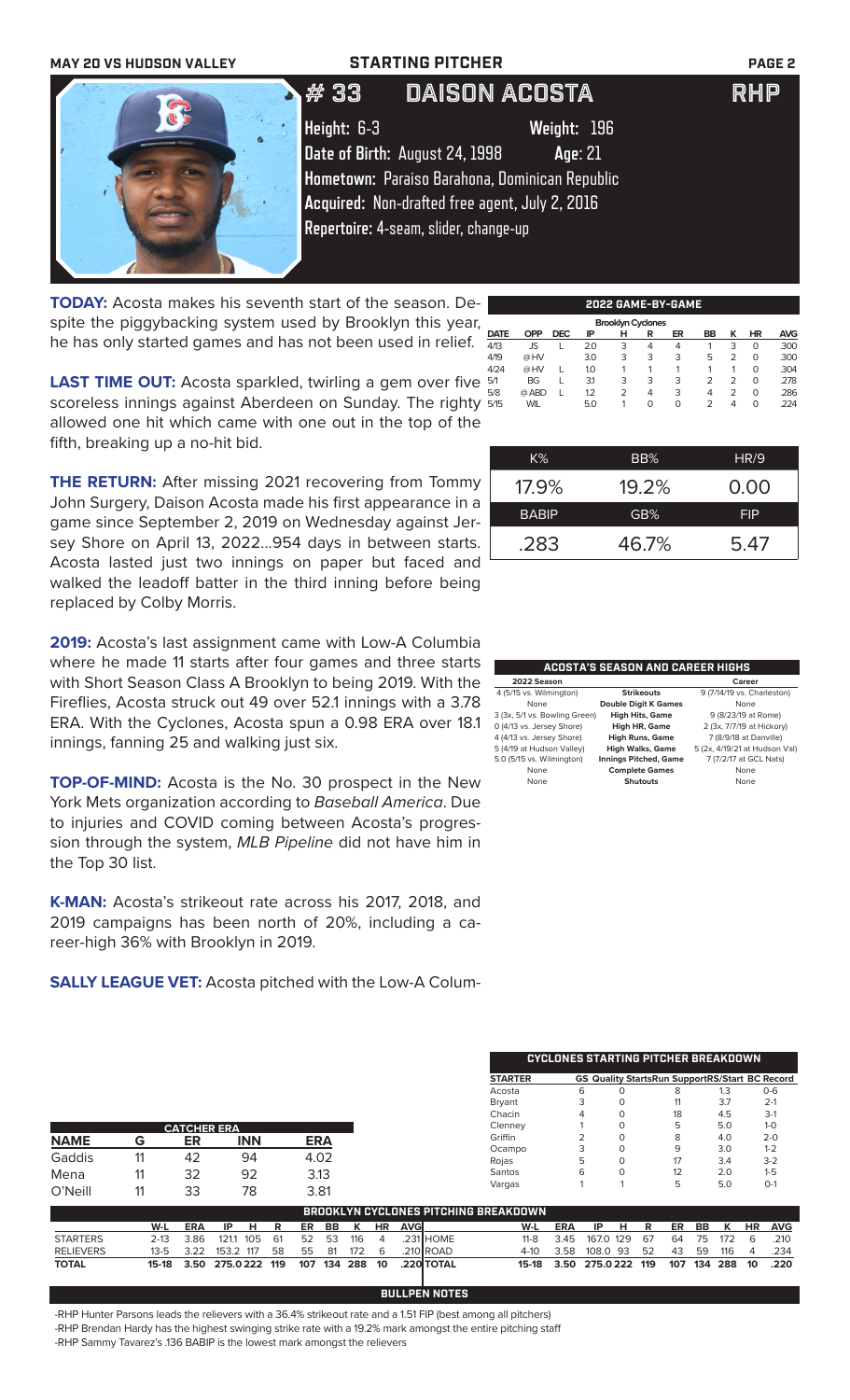| <b>MAY 20 VS HUDSON VALLEY</b>                                                                                                                                                  |                                                                                                                                                                                         | <b>BATTING PAGES</b>                                                                                                                                                                                                                                                                                                                                                                                                                                                                                                                                        | <b>PAGE 3</b>                                                                                                                                                             |
|---------------------------------------------------------------------------------------------------------------------------------------------------------------------------------|-----------------------------------------------------------------------------------------------------------------------------------------------------------------------------------------|-------------------------------------------------------------------------------------------------------------------------------------------------------------------------------------------------------------------------------------------------------------------------------------------------------------------------------------------------------------------------------------------------------------------------------------------------------------------------------------------------------------------------------------------------------------|---------------------------------------------------------------------------------------------------------------------------------------------------------------------------|
| # 22 BRANDEN FRYMAN - INF<br>Last Game: 0-3<br>$RISP: 2-8$<br>Streak:                                                                                                           | <b>Home: 1-11</b><br><b>Road: 1-7</b><br><b>On-base Streak:</b>                                                                                                                         | Last HR:<br><b>Multi-Hit Games:</b><br><b>Multi-RBI Games:</b>                                                                                                                                                                                                                                                                                                                                                                                                                                                                                              | .111, O HR, 4 RBI, .129 wOBA, wRC+ -32<br>Season High, Hits: 1 (2x, 5/18 vs HV)<br><b>Season High, Runs:</b><br>Season High, RBI: 3 (5/4 at ABD)<br>Season High, SB:      |
| hitting .120.                                                                                                                                                                   |                                                                                                                                                                                         | · Enters his fourth year in the Mets organizationreceived from Double-A Binghamton on Monday, May 2Was 3-for-25 in eight games with Double-A Binghamton,<br>• Played 69 games with Low-A St. Lucie in 2021, posting a .229/.297/.309 slash line with 11 doubles, three home runs, 26 RBIs before promotion to Brooklyn 9/15,                                                                                                                                                                                                                                |                                                                                                                                                                           |
| playing five games                                                                                                                                                              |                                                                                                                                                                                         | • Won a title with the 2019 NYPL Champion Brooklyn CyclonesDrafted in the 21st round of the 2019 MLB Draft out of SamfordSon of former big leaguer Travis<br>Fryman who is a current coach in the Cleveland system as the Special Assistant of Player Development, Infield                                                                                                                                                                                                                                                                                  |                                                                                                                                                                           |
| #1<br><b>NIC GADDIS - C/3B</b>                                                                                                                                                  |                                                                                                                                                                                         |                                                                                                                                                                                                                                                                                                                                                                                                                                                                                                                                                             | .189, 0 HR, 10 RBI, .256 w0BA, wRC+ 49                                                                                                                                    |
| Last Game: 0-3<br><b>RISP:</b> 5-19 (.263)<br><b>Hitting Streak:</b>                                                                                                            | <b>Home: 10-42</b><br><b>Road: 4-32</b><br><b>On-Base Streak:</b>                                                                                                                       | Last HR:<br>Multi-Hit Games: 4 (5/11 vs. Wilmington)<br>Multi-RBI Games: 2 (5/4 at Aberdeen)                                                                                                                                                                                                                                                                                                                                                                                                                                                                | Season High, Hits: 2 (3x, 5/11 vs. WIL)<br>Season High, Runs: 2 (4/16 at JS G2)<br>Season High, RBI: 2 (2x, 5/4 at ABD)<br>Season High, SB:                               |
|                                                                                                                                                                                 | • Hit a combined .192 across 40 games in 2019 with Brooklyn and the GCL Mets                                                                                                            | · Enters his fourth year in the Mets organizationMade stops in Low-A St. Lucie, High-A Brooklyn, and Double-A Binghamton in 2021totaled 48 games.<br>• Returns to Coney Island where he was a member of the 2019 Cyclones for 15 games before being transferred to the GCL Mets.<br>• Drafted by the Mets in the 16th round of the 2019 MLB Draft out of Jacksonville State Hails from Trenton, GA.                                                                                                                                                         |                                                                                                                                                                           |
| # 26 ROWDEY JORDAN - OF                                                                                                                                                         |                                                                                                                                                                                         |                                                                                                                                                                                                                                                                                                                                                                                                                                                                                                                                                             | .250, 0 HR, 13 RBI, .343 wOBA, wRC+ 104                                                                                                                                   |
| <b>Last Game: 1-4, 2B</b><br><b>RISP: 8-31 (.258)</b><br><b>Streak:</b> 1 G (1-4)                                                                                               | Home: 15-66<br><b>Road: 13-46</b>                                                                                                                                                       | Last HR:<br>Multi-Hit Games: 4 (5/10 vs. Wilmington)<br><b>On-Base Streak: 7 G (5/11vs. WIL) Multi-RBI Games: 3 (4/22 at Hudson Valley)</b>                                                                                                                                                                                                                                                                                                                                                                                                                 | Season High, Hits: 4 (4/22 at HV)<br><b>Season High, Runs: 2 (2x, 5/17 vs. HV)</b><br><b>Season High, RBI: 3 (2x, 4/22 at HV)</b><br>Season High, SB: 2 (2x, 5/17 vs. HV) |
|                                                                                                                                                                                 | • Appeared in 30 games with Low-A St. Lucie in 2021Drove in 13 runs with five extra-base hits<br>five Bulldogs selected in the 2021 MLB DraftBorn William Kevin Jordan.                 | • Enters second year with the Mets organizationSelected in the 11th Round in the 2021 MLB Draft out of Mississippi State<br>• Won the 2021 College World Series with Mississippi StateNamed to the College World Series All-Tournament TeamSecond-Team All-SEC selectionOne of                                                                                                                                                                                                                                                                              |                                                                                                                                                                           |
| <b>BRANDON McILWAIN - OF</b><br>#12                                                                                                                                             |                                                                                                                                                                                         |                                                                                                                                                                                                                                                                                                                                                                                                                                                                                                                                                             | .250, 1 HR, 6 RBI, .330 wOBA, wRC+ 96                                                                                                                                     |
| Last Game: DNP<br><b>RISP: 6-31 (.194)</b><br><b>Streak:</b> 1 G (1-3)                                                                                                          | <b>Home: 16-49</b><br><b>Road: 4-31</b>                                                                                                                                                 | Last HR: 4/17 vs. Jersey Shore<br>Multi-Hit Games: 5 (5/14 vs. Wilmington)<br><b>On-Base Streak: 1 G (5/18-pres.) Multi-RBI Games: 1 (4/26 at Bowling Green)</b>                                                                                                                                                                                                                                                                                                                                                                                            | Season High, Hits: 3 (4/26 vs. BG)<br>Season High, Runs: 1 (3x, 5/18 vs. HV)<br><b>Season High, RBI: 2 (4/26 vs. BG)</b><br>Season High, SB: 1 (6x, 5/18 vs. HV)          |
| touchdowns, while running for four more                                                                                                                                         | • Signed as a non-drafted free agent on June 18, 2020 with the New York Mets<br>• Drafted by the Miami Marlins in the 26th round (771st overall) in the 2019 MLB Draft but did not sign | • Enters his second season as a member of the Mets organization Played 2021 season with Low-A St. Luciebatted .250 with seven home runs in 74 games<br>• Played collegiately at Californiadual sport athlete competing in football and baseballPlayed in 10 games with two starts at QB for Cal in 2018threw for two                                                                                                                                                                                                                                        |                                                                                                                                                                           |
| #7<br><b>JOSE MENA - C</b>                                                                                                                                                      |                                                                                                                                                                                         |                                                                                                                                                                                                                                                                                                                                                                                                                                                                                                                                                             | .295, 1 HR, 9 RBI, .324 wOBA, wRC+ 92                                                                                                                                     |
| <b>Last Game: DNP</b><br><b>RISP:</b> 5-22 (.227)<br>Streak:                                                                                                                    | <b>Home: 14-43</b><br><b>Road: 4-18</b><br><b>On-Base Streak:</b>                                                                                                                       | Last HR: 5/8 at Aberdeen<br>Multi-Hit Games: 6 (5/17 vs. Hudson Valley)<br><b>Multi-RBI Games:</b> 2 (4/29 vs. Bowling Green)                                                                                                                                                                                                                                                                                                                                                                                                                               | <b>Season High, Hits: 2 (6x, 5/17 vs. HV)</b><br><b>Season High, Runs: 1 (4x, 5/18 vs. HV)</b><br><b>Season High, RBI:</b> 2 (2x, 4/29 vs. BG)<br>Season High, SB:        |
| • Won the NYPL Title with Brooklyn in 2019<br>• Signed as an International free agent on June 22, 2016<br># 20 TANNER MURPHY - OF<br>Last Game: DNP<br><b>RISP: 1-16 (.063)</b> | <b>Home: 4-21</b><br><b>Road: 2-12</b>                                                                                                                                                  | • Enters his seventh season with the Mets organization Played in 31 games across High-A Brooklyn and AA Binghamton in 2021<br>• Born in Cotui, Dominican RepublicOne of the oldest cities in Americas, founded in 1505Average temperature in 90 degrees.<br>Last HR:<br><b>Multi-Hit Games:</b>                                                                                                                                                                                                                                                             | .182, 0 HR, 2 RBI, .235 wOBA, wRC+ 35<br>Season High, Hits: 1 (6x, 5/15 vs. WIL)<br>Season High, Runs: 1(4/29 vs. BG)                                                     |
| <b>Streak: 1G (1-4)</b>                                                                                                                                                         | On-Base Streak: 1 G (5/14-pres.) Multi-RBI Games:                                                                                                                                       |                                                                                                                                                                                                                                                                                                                                                                                                                                                                                                                                                             | Season High, RBI: 1 (2x, 5/4 at ABD)<br>Season High, SB:                                                                                                                  |
| between the two levels                                                                                                                                                          |                                                                                                                                                                                         | Enters his fourth year with the Mets organization in 2022 Split the 2021 season between Low-A St. Lucie and High-A Brooklyndrove in 19 runs in 44 games<br>• Selected by the Mets in the 18th round in the 2019 MLB DraftPlayed 40 games with ROA Kingsport in 2019<br>· Starred at North Florida2019 ASUN Baseball Scholar Athlete of the YearSet the UNF career stolen base record11th outfielder drafted in school history.                                                                                                                              |                                                                                                                                                                           |
| <b>SHERVYEN NEWTON - INF</b><br>#8                                                                                                                                              |                                                                                                                                                                                         |                                                                                                                                                                                                                                                                                                                                                                                                                                                                                                                                                             | .167, 0 HR, 2 RBI, .293 w0BA, wRC+ 72                                                                                                                                     |
| Last Game: 0-4<br><b>RISP: 2-5</b><br>Streak:                                                                                                                                   | <b>Home: 4-24</b><br>Road:<br>On-base streak:                                                                                                                                           | Last HR:<br><b>Multi-Hit Games:</b><br><b>Multi-RBI Games:</b>                                                                                                                                                                                                                                                                                                                                                                                                                                                                                              | Season High, Hits: 1 (3x, 5/18 vs. HV)<br>Season High, Runs: 1 (2x, 5/17 vs. HV)<br><b>Season High, RBI:</b> 1 (2x, 5/17 vs. HV)<br>Season High, SB:                      |
| • Signed for \$50,000 out of the Netherlands in July of 2015                                                                                                                    |                                                                                                                                                                                         | Fiters his eighth year in the New York Mets organization in 2022received promotion from Low-A St. Lucie on May 10 •<br>. In 24 games with Low-A St. Lucie, Newton hit .298 with four home runs and 16 RBIs with a .375 OBP and nine doubles<br>• Entered 2021 as a Top 30 Mets prospect, ranked No. 26 according to MLB Pipeline, but was injured and limited to 30 games last season with left shoulder inj.<br>• Enters the 2022 season with 296 professional games under his belt, spent 2019 with Low-A Columbia at full season ball for the first time |                                                                                                                                                                           |
| <b>MATT O'NEILL - C</b><br>#15                                                                                                                                                  |                                                                                                                                                                                         |                                                                                                                                                                                                                                                                                                                                                                                                                                                                                                                                                             | .250, 0 HR, 3 RBI, .399 w0BA, wRC+ 140                                                                                                                                    |
| <b>Last Game: 1-4, 2B</b><br><b>RISP: 4-16 (.250)</b><br><b>Streak:</b> 1 G (1-4)                                                                                               | <b>Home: 6-33</b><br><b>Road: 7-19</b><br>On-base streak: 10 G (4/29-pres.) Multi-RBI Games:                                                                                            | Last HR:<br>Multi-Hit Games: 4 (5/17 vs. Hudson Valley)                                                                                                                                                                                                                                                                                                                                                                                                                                                                                                     | Season High, Hits: 2 (3x, 5/17 vs. WIL)<br>Season High, Runs: 3 (4/22 at HV)<br><b>Season High, RBI:</b> 1 (2x, 5/11 vs. WIL)<br><b>Season High, SB:</b>                  |
| • Named Unanimous First-Team All-lvy in 2019                                                                                                                                    | • Drafted by the Mets in the 20th round of the MLB Draft out of the University of Pennsylvania.                                                                                         | • Enters his fourth year in the Mets organization…Enters his first year in High-A after spending 2021 with the Low-A St. Lucie Mets<br>. Hit 187 with Low-A St. Lucie in 52 games with a .401 on-base percentagehas had a .405 career on-base percentage in 85 professional games                                                                                                                                                                                                                                                                           |                                                                                                                                                                           |
| <b>JAYLEN PALMER - INF/OF</b><br>#9                                                                                                                                             |                                                                                                                                                                                         |                                                                                                                                                                                                                                                                                                                                                                                                                                                                                                                                                             | .160, 1 HR, 5 RBI, .270 w0BA, wRC+ 58                                                                                                                                     |
| Last Game: 0-2, HBP<br>RISP: 4-24 (.167)<br>Streak:                                                                                                                             | <b>Home: 8-42</b><br><b>Road: 5-39</b>                                                                                                                                                  | Last HR: 5/17 vs. Hudson Valley<br>Multi-Hit Games: 3 (5/18 vs. Hudson Valley)<br><b>On-base streak:</b> 4 G (5/15-pres.) Multi-RBI Games: 1 (5/18 vs. Hudson Valley)                                                                                                                                                                                                                                                                                                                                                                                       | Season High, Hits: 2 (3x, 5/18 vs. HV)<br>Season High, Runs: 1 (6x, 5/18 vs. HV)<br><b>Season High, RBI:</b> 2 (5/18 vs. HV)<br>Season High, SB: 1 (5x, 5/4 at ABD)       |
|                                                                                                                                                                                 | games with Low-A St. Lucie before an August promotion to High-A to play 39 games with Brooklyn<br>• Spent 2018 and 2019 with short season teams in the GCL and Kingsport                | · Enters his fifth year in the Mets organizationNo. 14 prospect in the Mets system, according to MLB PipelineExperienced first full season in 2021, playing 66                                                                                                                                                                                                                                                                                                                                                                                              |                                                                                                                                                                           |

• Drafted in the 22nd round of the 2018 MLB Draft out of Holy Cross (NY) High School in Flushing as one of four ever in school history to be drafted directly from high school...\$200K signing bonus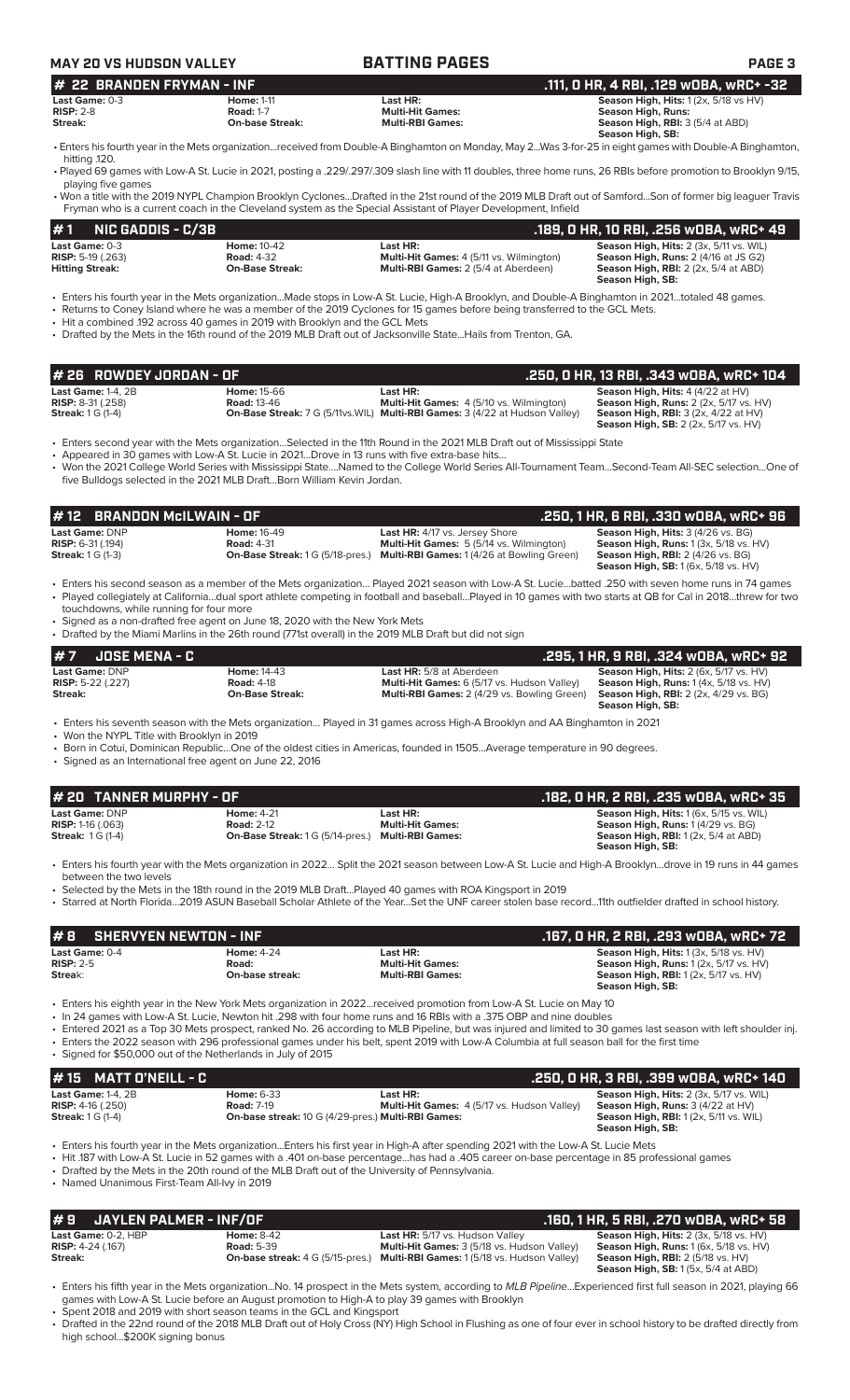| <b>MAY 20 VS HUDSON VALLEY</b><br>#4<br><b>JOSE PEROZA - INF</b><br>Last Game: DNP<br><b>RISP:</b> 5-22 (.227) |                                                                                                                                                                                  | <b>BATTING PAGES</b>                                                                                                                                                                                                                                                                                                                                                                                                                                             | <b>PAGE 4</b>                                                                                                                                                              |
|----------------------------------------------------------------------------------------------------------------|----------------------------------------------------------------------------------------------------------------------------------------------------------------------------------|------------------------------------------------------------------------------------------------------------------------------------------------------------------------------------------------------------------------------------------------------------------------------------------------------------------------------------------------------------------------------------------------------------------------------------------------------------------|----------------------------------------------------------------------------------------------------------------------------------------------------------------------------|
|                                                                                                                |                                                                                                                                                                                  |                                                                                                                                                                                                                                                                                                                                                                                                                                                                  |                                                                                                                                                                            |
|                                                                                                                | <b>Home: 8-40</b>                                                                                                                                                                | Last HR:                                                                                                                                                                                                                                                                                                                                                                                                                                                         | .188, 0 HR, 5 RBI, .229 wOBA, wRC+ 31<br>Season High, Hits: 2 (3x, 5/8 at ABD)                                                                                             |
| Streak:                                                                                                        | <b>Road: 8-45</b><br><b>On-base streak:</b> 4 G (5/8-pres.)                                                                                                                      | Multi-Hit Games: 3 (5/8 at Aberdeen)<br><b>Multi-RBI Games:</b>                                                                                                                                                                                                                                                                                                                                                                                                  | Season High, Runs: 2 (2x, 5/4 at ABD)<br><b>Season High, RBI:</b> 1 (5x, 5/10 vs. WIL)<br>Season High, SB:                                                                 |
| the Cyclones, where he hit five home runs                                                                      | • Part of Brooklyn's 2019 New York-Penn League Championship Team.<br>• Signed as non-drafted international free agent signing on July 2, 2016 from Venezuela.                    | • Enters his seventh year in the Mets organizationAdvanced to Low-A St. Lucie in 2021 slashing .274/.404/.442Spent the final 38 games of the season with<br>• Ranked as the No. 19 prospect in the Mets farm system, according to Baseball America and the No. 29 prospect according to MLB Pipeline                                                                                                                                                             |                                                                                                                                                                            |
| #2<br><b>WILMER REYES - UTL</b>                                                                                |                                                                                                                                                                                  |                                                                                                                                                                                                                                                                                                                                                                                                                                                                  | .213, 1 HR, 14 RBI, .241 wOBA, wRC+ 39                                                                                                                                     |
| Last Game: 1-4. SB<br><b>RISP:</b> 8-37 (.216)<br><b>Streak:</b> 2 G (2-8)                                     | Home: 19-75<br><b>Road: 7-47</b>                                                                                                                                                 | Last HR: 4/30 vs. Bowling Green<br>Multi-Hit Games: 5 (4/30 vs. Bowling Green)<br>On-base streak: 2 G (5/18-pres.) Multi-RBI Games: 3 (5/8 at ABD - G1)                                                                                                                                                                                                                                                                                                          | Season High, Hits: 3 (2x, 4/28 vs. BG)<br>Season High, Runs: 3 (4/30 vs. BG)<br><b>Season High, RBI: 5 (4/28 vs. BG)</b>                                                   |
|                                                                                                                |                                                                                                                                                                                  | Enters his seventh year in the Mets organizationWon a New York-Penn League title with Brooklyn in 2019 •<br>• Reinstated to Brooklyn from rehab assignment with FCL Mets late in 2021 when SS Ronny Mauricio and OF Antoine Duplantis were promoted to Double-A                                                                                                                                                                                                  | <b>Season High, SB: 1(5x, 5/19 vs. HV)</b>                                                                                                                                 |
| Binghamton.<br>• 23 year old hails from Mao, Dominican Republic                                                |                                                                                                                                                                                  | • Hit .323 with a .350 on-base percentage in 2019 as the top hitter on the 2019 NYPL Champion Brooklyn Cyclones                                                                                                                                                                                                                                                                                                                                                  |                                                                                                                                                                            |
| #23<br><b>MATT RUDICK - OF</b>                                                                                 |                                                                                                                                                                                  |                                                                                                                                                                                                                                                                                                                                                                                                                                                                  | .184, 0 HR, 1 RBI, .314 wOBA, wRC+ 85                                                                                                                                      |
| Last Game: DNP<br><b>RISP: 1-10</b><br><b>Streak:</b> 3 G (4-9)                                                | <b>Home: 6-18</b><br><b>Road: 1-20</b>                                                                                                                                           | Last HR:<br>Multi-Hit Games: 1(4/28 vs. Bowling Green)<br><b>On-base streak:</b> 3 G (4/27-pres.) Multi-RBI Games: 1 (4/28 vs. Bowling Green)                                                                                                                                                                                                                                                                                                                    | Season High, Hits: 2 (4/28 vs. BG)<br>Season High, Runs: 2 (3x, 4/28 vs. BG)<br>Season High, RBI: 1 (4/28 vs. BG)<br><b>Season High, SB: 2 (4/20 at HV)</b>                |
| • Member of the 15u USA Baseball national team                                                                 | • Drafted in the 13th Round in the 2021 MLB DraftStarred collegiately at San Diego State<br>• Named First-Team All-Mountain West selection in 2021 Hit .410 as a Redshirt-Junior | • Enters his second year with the Mets organizationplayed 21 games with the FCL Mets, hitting. 303 (23-76) with a .404 OBP.                                                                                                                                                                                                                                                                                                                                      |                                                                                                                                                                            |
|                                                                                                                | • Scripps Rach alumni include SNL cast member Kyle Mooney and PGA golfer Xander Schauffele.                                                                                      |                                                                                                                                                                                                                                                                                                                                                                                                                                                                  |                                                                                                                                                                            |
| #10<br><b>WARREN SAUNDERS - INF</b><br>Last Game: DNP                                                          | <b>Home: 10-32</b>                                                                                                                                                               | Last HR:                                                                                                                                                                                                                                                                                                                                                                                                                                                         | .236, 0 HR, 2 RBI, .313 WOBA, WRC+ 85<br>Season High, Hits: 3 (5/14 vs. WIL)                                                                                               |
| RISP: 2-11 (.182)<br>Streak:                                                                                   | <b>Road: 3-19</b><br><b>On-base streak:</b> 1 G (5/17-pres.)                                                                                                                     | Multi-Hit Games: 4 (5/14 vs. Wilmington))<br><b>Multi-RBI Games:</b>                                                                                                                                                                                                                                                                                                                                                                                             | Season High, Runs: 2 (4/29 vs. BG)<br><b>Season High, RBI:</b> 1 (2x, 4/30 vs. BG)<br>Season High, SB:                                                                     |
| in his final game at Yankee Stadium.                                                                           | • Signed as an international free agent in 2018 out of Grand Bahama, Bahamas                                                                                                     | • Enters his fifth year in the Mets organization and third seasonPlayed his first full season in 2021 with the Low-A St. Lucie Mets and led the team in hits (84) and<br>ranked second in total bases (105) behind Top-10 Mets prospect Alex Ramirezplays outfield and all four infield positions<br>• Recent players from the Bahamas include Miami's Jazz Chisholm and Antoan Richardson, famous for scoring from second base on Derek Jeter's walk-off single |                                                                                                                                                                            |
| #3<br><b>JT SCHWARTZ - INF</b>                                                                                 |                                                                                                                                                                                  |                                                                                                                                                                                                                                                                                                                                                                                                                                                                  | .239, 1 HR, 6 RBI, .326 wOBA, wRC+ 93                                                                                                                                      |
| Last Game: 0-4<br>RISP: 9-34 (.265)<br><b>Streak:</b>                                                          | Home: 19-62 (.306)<br><b>Road:</b> 7-47 (.149)<br>On-base streak:                                                                                                                | Last HR: 4/12 vs. Jersey Shore<br>Multi-Hit Games: 9 (5/15 vs. Wilmington)<br>Multi-RBI Games: 2 (4/20 at Hudson Valley)                                                                                                                                                                                                                                                                                                                                         | Season High, Hits: 3 (2x, 5/10 vs. WIL)<br>Season High, Runs: 3 (4/26 vs. BG)<br><b>Season High, RBI:</b> 2 (3x, 5/11 vs. WIL)<br>Season High, SB:                         |
|                                                                                                                | two stealsMLB Pipeline ranks Schwartz as the number 19 overall prospect in the Mets organization.                                                                                | · Enters his second year in the Mets organizationSaw first professional action in 2021 with Low-A St. LucieAppeared in 25 games with an OBP of .320 and<br>• Drafted in the fourth round by the Mets in 2021 out UCLAwas named an All-American and won the Pac-12 batting title as a sophomoreHis .396 average was                                                                                                                                               |                                                                                                                                                                            |
| the seventh highest in single-season UCLA history                                                              | • His UCLA teammate Kevin Kendall was also drafted by the Mets in 2021                                                                                                           |                                                                                                                                                                                                                                                                                                                                                                                                                                                                  |                                                                                                                                                                            |
| #48<br>JOE SUOZZI - OF                                                                                         |                                                                                                                                                                                  |                                                                                                                                                                                                                                                                                                                                                                                                                                                                  | .132, 2 HR, 8 RBI, .279 wDBA, wRC+ 63                                                                                                                                      |
| <b>Last Game:</b> 1-2, HR, RBI, R, BB<br><b>RISP: 2-10</b><br><b>Streak:</b> 1 G (1-2)                         | <b>Home: 3-20</b><br><b>Road: 2-18</b><br>On-base streak: 1 G (5/19-pres.)                                                                                                       | Last HR:<br><b>Multi-Hit Games:</b><br><b>Multi-RBI Games: 1 (4/16 vs. JS G2)</b>                                                                                                                                                                                                                                                                                                                                                                                | Season High, Hits: 1 (5x, 5/19 vs. HV)<br><b>Season High, Runs: 1 (4x, 5/19 vs. HV)</b><br><b>Season High, RBI: 4 (4/16 vs. JS G2)</b><br>Season High, SB: $1(4/20$ at HV) |
| • Signed by the Mets on June 15, 2020 out of Boston College<br>running for New York State Governor.            | • Attended Chaminade High School in Mineola, NYwon the 2013 CHSAA Title                                                                                                          | · Enters his second year in the Mets organizationDrove in 23 runs with 14 stolen bases in 53 games across Low-A St. Lucie and High-A Brooklyn last year<br>• His father, Tom Suozzi, is the former Nassau County Executive and current U.S. House of Representatives member of NY's 3rd district (Nassau, Suffolk, Queens)                                                                                                                                       |                                                                                                                                                                            |
|                                                                                                                |                                                                                                                                                                                  |                                                                                                                                                                                                                                                                                                                                                                                                                                                                  |                                                                                                                                                                            |
|                                                                                                                |                                                                                                                                                                                  |                                                                                                                                                                                                                                                                                                                                                                                                                                                                  |                                                                                                                                                                            |
|                                                                                                                |                                                                                                                                                                                  |                                                                                                                                                                                                                                                                                                                                                                                                                                                                  |                                                                                                                                                                            |
|                                                                                                                |                                                                                                                                                                                  |                                                                                                                                                                                                                                                                                                                                                                                                                                                                  |                                                                                                                                                                            |

# **Recent Home Run Chart**

| <u> Date</u>                                     | Player               | <b>Opponent</b>                   |           | Exit Velo Launch Angle | <b>Distance</b> |
|--------------------------------------------------|----------------------|-----------------------------------|-----------|------------------------|-----------------|
| $\sqrt{4}/12$                                    | JT Schwartz          | vs. Jersey Shore                  | $103$ mph | 23                     | 365 ft.         |
|                                                  | $4/16$ G2 Joe Suozzi | vs. Jersey Shore                  |           |                        |                 |
|                                                  |                      | Brandon McIlwain vs. Jersey Shore |           |                        |                 |
|                                                  |                      | Wilmer Reyes vs. Bowling Green    |           |                        |                 |
|                                                  | Jose Mena            | at Aberdeen                       |           |                        |                 |
|                                                  |                      | Jaylen Palmer vs. Hudson Valley   |           |                        |                 |
| $4/17$<br>$4/30$<br>$5/8$ G2<br>$5/17$<br>$5/19$ | Joe Suozzi           | vs. Hudson Valley                 | $109$ mph | 27                     | 402 ft.         |
|                                                  |                      |                                   |           |                        |                 |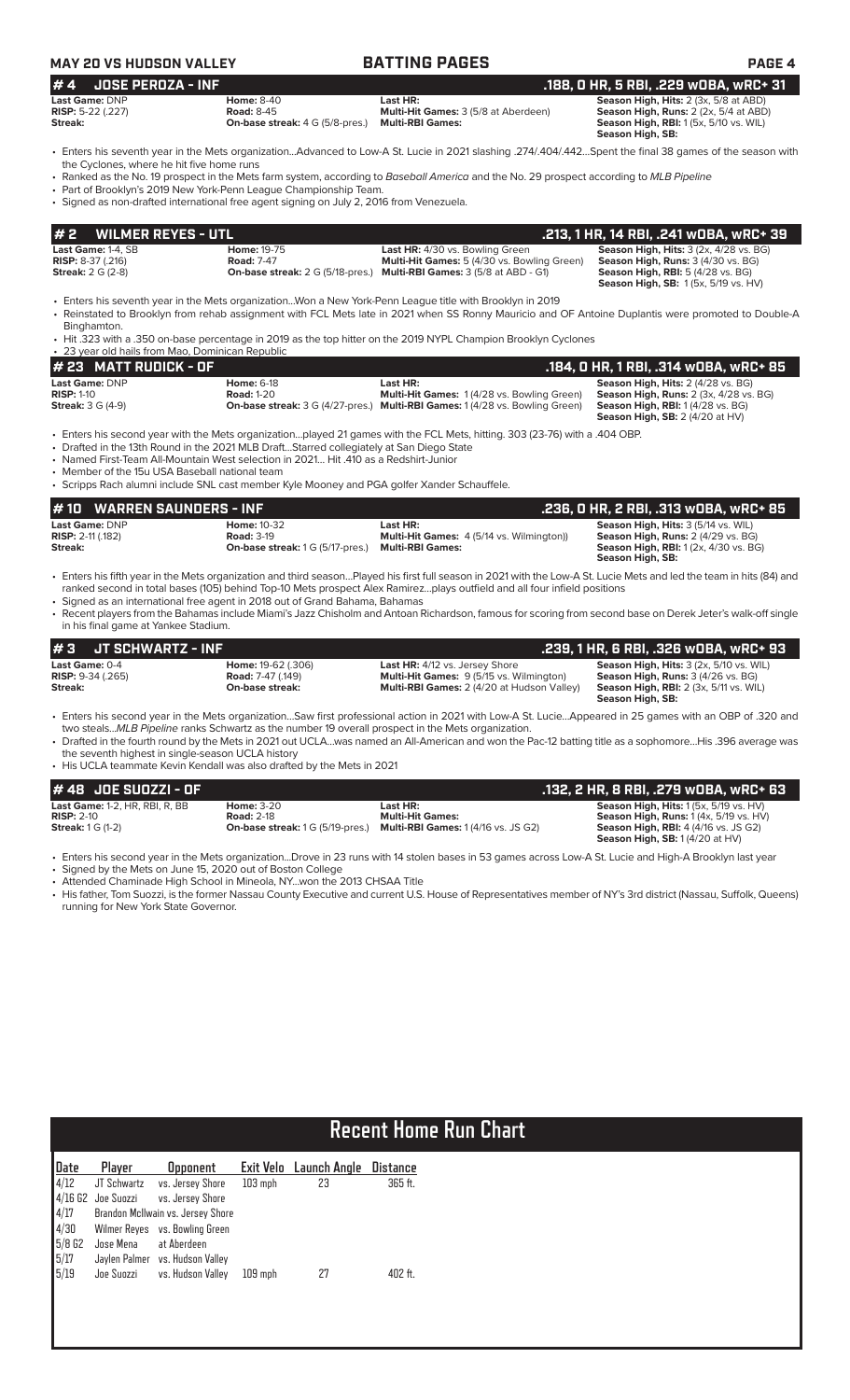# **MAY 20 VS HUDSON VALLEY BULLPEN PAGE PAGE 5**

|                 |                                                              |               | 18.2 K%, 11.7 BB%, 5.71 ERA, 9 G |  |
|-----------------|--------------------------------------------------------------|---------------|----------------------------------|--|
|                 | <b>Last App:</b> $5/17$ vs. HV <b>Last Loss:</b> $5/3$ @ ABD | SV/OP (Last): | Holds:                           |  |
| Leadoff: $2-16$ |                                                              |               |                                  |  |

- Enters his second year in the Mets organization...Received from Low-A St. Lucie on September 7
- Signed to a minor league deal on June 28, 2021....Made 13 relief apps for Low-A St. Lucie • Pitched with Gary in 2021 and with Utica in 2019 and 2020 in independent baseball
- 25 year old hails from Northville, Michigan...Attended NC State

| 4 36     JUSTIN COURTNEY - RHP          | 25.8 K%, 13.6 BB%, 3.00 ERA, 9 G     |        |
|-----------------------------------------|--------------------------------------|--------|
| <b>Last App:</b> 5/18 vs. HV Last Loss: | <b>SV/OP (Last):</b> 4/4 5/18 vs. HV | Holds: |

**Leadoff:** 2-16

• Enters first season with the Mets organization…Signed on September 10, 2021

• Began career with the Angels organization…Pitched 43.0 IP across Rokand Low-A Inland Empire 66ers in 2021

• Played collegiately at Maine…Named Louisville Slugger Freshman All-American

| l # 21 | BRENDAN HARDY - RHP                                  | 28.6 K%, 7.1 BB%, 9.00 ERA, 3 G |        |
|--------|------------------------------------------------------|---------------------------------|--------|
|        | <b>Last App:</b> 5/15 vs. WIL (G2) <b>Last Loss:</b> | SV/OP (Last):                   | Holds: |

• Enters his fifth year in the Mets organization...Drafted 31st round, 2018 Gulfport High School (MS) **Leadoff:** 0-2

• Promoted from Low-A St. Lucie to Brooklyn on May 2, striking out 17 with four walks 8 1/3 IP

- Spent 2021 with the GCL Mets (13 appearances) and Low-A St. Lucie (11 appearances)
- Pitched with GCL Mets in 2018 and Kingsport Mets in 2019 over first two years in pro ball

|                                  | #38    COLBY MORRIS - RHP . | 24.5 K%, 22.4 BB%, 7.59 ERA, 8 G |        |
|----------------------------------|-----------------------------|----------------------------------|--------|
| <b>Last App:</b> $5/17$ vs. $HV$ | Last Loss:                  | SV/OP (Last):                    | Holds: |
| Leadoff: 1-7                     |                             |                                  |        |

• Enters his second season with the Mets organization…Signed by the club on March 19, 2021… •Pitched in 31 G across Low-A St. Lucie & High-A Brooklyn in 2021…struck out 65 batters in 55.1 IP • Played collegiately at Division III Middlebury College…Played two seasons of Independent baseball with the Gary SouthShore Railcats, Milwaukee Milkmen, and Chicago Deep Dish

| l #17                |                                  | <b>HUNTER PARSONS - RHP</b> | 36.4 K%, 3.6 BB%, 0.00 ERA, 9 G |          |
|----------------------|----------------------------------|-----------------------------|---------------------------------|----------|
|                      | <b>Last App:</b> $5/17$ vs. $HV$ | Last Loss:                  | SV/OP (Last):                   | Holds: 1 |
| <b>Leadoff: 1-10</b> |                                  |                             |                                 |          |

• Enters his fourth year in the Mets org..Pitched with Low-A St. Lucie and High-A Brooklyn in 2021… Drafted in the 19th round by the Mets in 2019...Third-team All-Big Ten selection… Drafted out of Parkside High School by Cleveland (40th round) in 2015 but did not sign

| # 50<br>EVY RUIBAL - RHP                                               |  |  |  | 25 K%, 12.5 BB%, 5.91 ERA, 11 G |        |  |  |  |
|------------------------------------------------------------------------|--|--|--|---------------------------------|--------|--|--|--|
| <b>Last App:</b> $5/19$ vs. $HV$ <b>Last Loss:</b> $5/15$ vs. WIL (G1) |  |  |  | SV/OP (Last):                   | Holds: |  |  |  |

**Leadoff:** 2-10

• Signed to a minor league deal on June 27, 2021 from the Florence Y'alls (Frontier League)

• Pitched in the Dodgers system from 2015-2018, reaching High-A Rancho Cucamonga

• Drafted by the Dodgers in the 16th round of the 2017 MLB Draft from Notre Dame • From Milburn, New Jersey, attending Milburn High School

|                      |                              | #34 REYSON SANTOS - RHP |  |               | 13.7 K%, 17.6 BB%, 4.91 ERA, 9 G |
|----------------------|------------------------------|-------------------------|--|---------------|----------------------------------|
|                      | <b>Last App:</b> 5/17 vs. HV | Last Loss:              |  | SV/OP (Last): | Holds: 2                         |
| <b>Leadoff: 1-10</b> |                              |                         |  |               |                                  |

• Enters his fourth year in the Mets organization....

• Began the 2021 season with Low-A St. Lucie…where he struck out 44 batters in 35.1 innings…Promoted to High-A Brooklyn making three appearances in 2021

• His native Bani is home to several former MLB players, including Manny, Willy, and Erick Aybar.

|                     | # 46      SAMMY TAVAREZ - RHP .                | 27.9 K%. 20.9 BB%. 1.86 ERA. 8 G                        |  |
|---------------------|------------------------------------------------|---------------------------------------------------------|--|
|                     | <b>Last App:</b> 5/18 vs. HV <b>Last Loss:</b> | <b>SV/OP (Last):</b> 2/2 (4/16 vs. JS G1) <b>Holds:</b> |  |
| <b>Leadoff:</b> 0-5 |                                                |                                                         |  |

• Enters his second season with the Mets organization…Played 2021 season with Low-A St. Lucie…

striking out 52 batters in 31.0 innings • Signed by the Yankees as a free agent on January 17, 2018

• Hails from Santo, Domingo, Dominican Republic.

| l #13        | . JORDAN YAMAMOTO - RHP '        |               | , 22 K%, 22 BB%, 10.80 ERA, 1 G |
|--------------|----------------------------------|---------------|---------------------------------|
|              | Last App: 5/18 vs. HV Last Loss: | SV/OP (Last): | Holds: 1                        |
| Leadoff: 1-2 |                                  |               |                                 |

• Enters his second season with the Mets organization…Played 2021 season with Low-A St. Lucie…

striking out 52 batters in 31.0 innings

• Signed by the Yankees as a free agent on January 17, 2018

• Hails from Santo, Domingo, Dominican Republic.

|                |                                              |    | <b>Number of Pitches Thrown</b> |  |  |  |
|----------------|----------------------------------------------|----|---------------------------------|--|--|--|
| <b>Pitcher</b> | Days Rest 5/17 5/18 5/19 5/20 5/21 5/22 5/23 |    |                                 |  |  |  |
| Clenney        |                                              | 48 |                                 |  |  |  |
| Courtney       | U                                            |    | 22                              |  |  |  |
| Hardy          | 3                                            |    |                                 |  |  |  |
| <b>Morris</b>  |                                              | 28 |                                 |  |  |  |
| Parsons        |                                              | 26 |                                 |  |  |  |
| Ruibal         | 3                                            |    |                                 |  |  |  |
| Santos, Rey.   |                                              | 13 |                                 |  |  |  |
| Tavarez        | ∩                                            |    | 40                              |  |  |  |
| Yamamoto       |                                              |    | 42                              |  |  |  |

| DATE        | OPP                              | DEC   | IP                     | н | R | ER | BB             | Κ                       | HR |
|-------------|----------------------------------|-------|------------------------|---|---|----|----------------|-------------------------|----|
| 4/28        | <b>BG</b>                        |       | 2.2                    | 1 | 1 | 1  | 1              | 2                       | 0  |
| 5/3         | @ABD                             | L, BS | 2.2                    | 3 | 3 | 3  | 2              | 4                       | 0  |
| 5/10        | <b>WIL</b>                       | н     | 1.0                    | 1 | 3 | 3  | 3              | 1                       | 0  |
| 5/15        | WIL G1                           |       | 0.1                    | 0 | 0 | 0  | 0              | 0                       | 0  |
| 5/17        | HV                               |       | 4.0                    | 3 | 0 | 0  | 1              | 2                       | 0  |
|             |                                  |       | <b>JUSTIN COURTNEY</b> |   |   |    |                |                         |    |
| DATE        | OPP                              | DEC   | IP                     | н | R | ER | BB             | Κ                       | HR |
| 4/30        | <b>BG</b>                        | W     | 2.0                    | 2 | 0 | 0  | 0              | 3                       | 0  |
|             | 5/8 @ABD (G2)                    |       | 1.2                    | 2 | 1 | 1  | $\overline{2}$ | 0                       | 0  |
| 5/11        | <b>WIL</b>                       | SV    | 1.1                    | 3 | 2 | 2  | 1              | 2                       | 0  |
| 5/15        | WIL G1                           |       | 2.0                    | 0 | 0 | 0  | 1              | 1                       | 0  |
| 5/18        | HV                               | SV    | 1.1                    | 0 | 0 | O  | 1              | 1                       | 0  |
|             |                                  |       | <b>BRENDAN HARDY</b>   |   |   |    |                |                         |    |
| <b>DATE</b> | OPP                              | DEC   | IP                     | н | R | ER | BB             | Κ                       | HR |
| $4/28*$     | DBT                              |       | 2.0                    | 0 | 0 | 0  | 0              | 3                       | 0  |
| $5/1*$      | DBT                              |       | 1.0                    | 0 | 0 | 0  | 0              | 1                       | 0  |
| 5/5         | @ABD                             |       | 1.1                    | О | ٥ | ٥  | ٥              | $\overline{\mathbf{2}}$ | ٥  |
| 5/10        | <b>WIL</b>                       |       | 1.1                    | 4 | з | з  | 0              | 2                       | 0  |
| 5/15        | WIL G <sub>2</sub>               |       | 0.1                    | ٥ | ٥ | ٥  | 1              | ٥                       | 0  |
|             | *Appearance with Low-A St. Lucie |       |                        |   |   |    |                |                         |    |
|             |                                  |       |                        |   |   |    |                |                         |    |

**LAST FIVE APPEARANCES**

**NOLAN CLENNEY**<br>DEC IP H R FR

|      | <b>COLBY MORRIS</b> |            |             |          |             |                |                |   |          |  |  |
|------|---------------------|------------|-------------|----------|-------------|----------------|----------------|---|----------|--|--|
|      | DATE OPP            | <b>DEC</b> | IP          |          |             | HR ER BB       |                |   | K HR     |  |  |
| 4/23 | @ HV                |            | 1.0         |          | $0\quad 0$  | 0              | $\Omega$       |   | $\Omega$ |  |  |
| 4/28 | BG.                 |            | 1 O         |          | $1 \quad 1$ | $\overline{1}$ | $\overline{2}$ |   | $\Omega$ |  |  |
| 5/3  | @ABD                |            | 0.1         | $\Omega$ | $\Omega$    | $\Omega$       | 1              | O | O        |  |  |
| 5/10 | WIL                 | L.BS 0.2 2 |             |          |             | 66             | $\overline{4}$ |   | $\Omega$ |  |  |
| 5/17 | HV -                | W          | $2.0$ 2 1 1 |          |             |                | $\Omega$       |   |          |  |  |

|      | <b>HUNTER PARSONS</b> |           |     |   |   |    |    |   |          |  |  |
|------|-----------------------|-----------|-----|---|---|----|----|---|----------|--|--|
| DATE | OPP                   | DEC       | IP  | н | R | ER | BВ | Κ | ΗR       |  |  |
| 5/1  | BG                    |           | 2.0 | Ω | 0 | O  | O  | 2 | O        |  |  |
| 5/8  | @ABD (G2)             |           | 1.0 | 2 | 0 | O  | O  | O | $\Omega$ |  |  |
| 5/11 | WIL                   | W         | 3.0 | 2 | 0 | O  | O  | 3 | $\Omega$ |  |  |
| 5/15 | WIL G <sub>2</sub>    |           | 0.1 | O | O | O  | O  |   | O        |  |  |
| 5/17 | HV                    | <b>SV</b> | 20  | O | O | O  |    | 3 | O        |  |  |
|      | <b>EVY RUIBAL</b>     |           |     |   |   |    |    |   |          |  |  |

|      | DATE OPP      | DEC. | IP         | H.              |          | R ER BB  |          | К             | <b>HR</b> |
|------|---------------|------|------------|-----------------|----------|----------|----------|---------------|-----------|
| 5/1  | BG -          |      | 2.0        | -1              | 0        | O        | 0        | $\mathcal{L}$ |           |
|      | 5/8 @ABD (G2) |      | 1.0        |                 | 1 1 1    |          | $\Omega$ | O             |           |
| 5/11 | WIL           | н    | 0.2        | $\sim$ 1 $\sim$ | $\Omega$ | $\Omega$ | -1       | -1            |           |
| 5/15 | WIL G1        | L    | 0.2        | 3               | 3        | 2        | -1       | O             | 0         |
| 5/19 | HV            |      | $1 \Omega$ |                 | O.       | O        |          | -1            | O         |
|      |               |      |            |                 |          |          |          |               |           |

| <b>REYSON SANTOS</b> |     |            |               |               |               |    |   |    |  |  |
|----------------------|-----|------------|---------------|---------------|---------------|----|---|----|--|--|
| OPP                  | DEC | IP         | н             | R             | ER            | BB | K | HR |  |  |
| <b>BG</b>            |     | 1.0        | $\mathcal{L}$ | -1            | 1             |    | O | O  |  |  |
| <b>BG</b>            | н   | $\Omega$ 1 | O             | O             | O             | Ω  | O | O  |  |  |
| @ABD                 |     | 12         | $\mathcal{P}$ | $\mathcal{P}$ | $\mathcal{P}$ | 3  |   |    |  |  |
| WIL G2               |     | 1 $\Omega$ | O             | O             | O             | Ω  | O | O  |  |  |
| HV                   | н   | 2 O        | O             | O             | O             |    | 3 | O  |  |  |
|                      |     |            |               |               |               |    |   |    |  |  |

|      |           |            | <b>SAMMY TAVAREZ</b>   |   |   |               |                |                |           |
|------|-----------|------------|------------------------|---|---|---------------|----------------|----------------|-----------|
| DATE | OPP       | DEC        | IP                     |   | R | ER            | ВB             | Κ              | <b>HR</b> |
| 4/26 | <b>BG</b> |            | 2.0                    | O | O | 0             | $\overline{2}$ | 4              | 0         |
| 5/1  | <b>BG</b> |            | 0.2                    |   | 1 | 1             | 1              | $\overline{2}$ | 0         |
| 5/8  | @ABD (G2) |            | 1.1                    | O | 0 | 0             | 1              | 1              | 0         |
| 5/15 | WIL G1    |            | 1.0                    | 1 | 1 | 1             | O              | 1              | 0         |
| 5/18 | HV<br>W   |            | 2.1                    | 2 | 1 | O             | $\mathcal{P}$  | O              | $\Omega$  |
|      |           |            | <b>JORDAN YAMAMOTO</b> |   |   |               |                |                |           |
| DATE | OPP       | <b>DEC</b> | IP                     | н | R | ER            | BB             | K              | <b>HR</b> |
| 5/18 | HV        | н          | 1.2                    | 3 | 2 | $\mathcal{P}$ | 2              | 2              |           |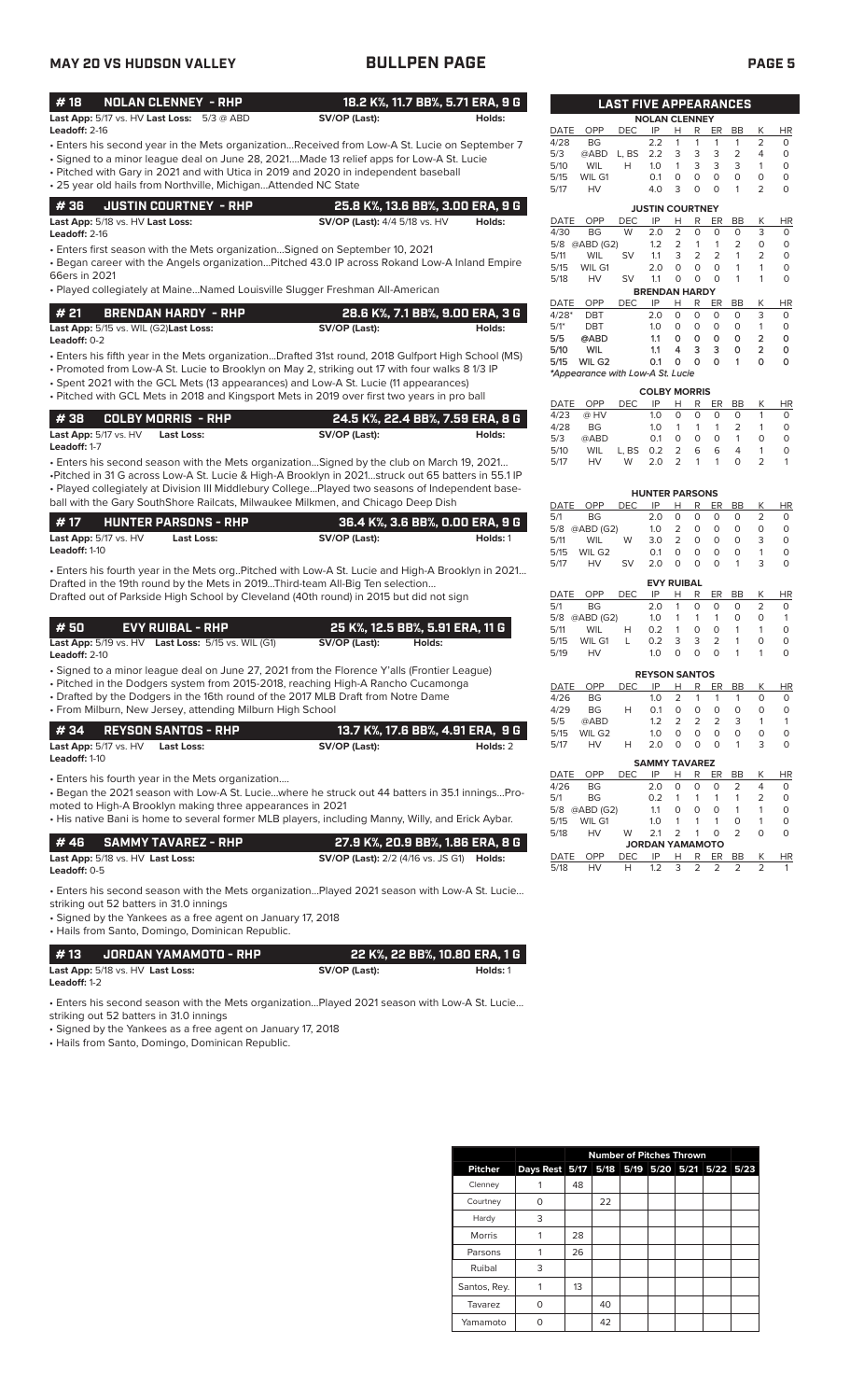### **MAY 20 VS HUDSON VALLEY HIGH/LOW & CHARTS PAGE 6**

| INDIVIDUAL BATTING HIGHS                                                |
|-------------------------------------------------------------------------|
| Longest Hitting Streak 5 games (Rowdey Jordan, Jose Mena, Matt O'Neill) |
|                                                                         |
|                                                                         |
|                                                                         |
|                                                                         |
|                                                                         |
|                                                                         |
|                                                                         |
|                                                                         |
|                                                                         |
|                                                                         |
|                                                                         |
|                                                                         |
|                                                                         |
|                                                                         |
| Most Extra-Base Hits, Game 2 (6x, Matt O'Neill, 5/17 vs. Hudson Valley) |
| Most Stolen Bases, Game  2 (3x, Rowdey Jordan, 5/17 vs. Hudson Valley)  |
| <b>TEAM BATTING HIGHS</b>                                               |
|                                                                         |
|                                                                         |
|                                                                         |
|                                                                         |
|                                                                         |
|                                                                         |
|                                                                         |
|                                                                         |

| Home Runs, Consecutive Games2 games (4/16 vs. JS G2 -4/17 vs Jersey Shore) |  |
|----------------------------------------------------------------------------|--|
|                                                                            |  |
|                                                                            |  |
|                                                                            |  |
|                                                                            |  |
|                                                                            |  |
|                                                                            |  |
|                                                                            |  |
|                                                                            |  |
|                                                                            |  |
|                                                                            |  |
|                                                                            |  |
|                                                                            |  |

**FIELDING**

Most Errors, Team, Game................................................................. 3 (5/18 vs. Hudson Valley) Most Errors, Individual, Game.....................................2 (2x Suozzi, 5/19 vs. Hudson Valley) Most Double Plays Turned, Nine-Inning Game............................ 3 (4/19 @ Hudson Valley) Consecutive Errorless Games, Team..................................... 3(4/29-5/1 vs. Bowling Green)

# **STARTERS BY POSITION**

STARTERS BY PUSITIUN<br>C- O'Neill (11), Gaddis (10), Mena (11)

- **1B-** Schwartz (29), Saunders (2, Suozzi (1)
- **2B-** Young (3), Peroza (8), Reyes (7), Saunders (10), Fryman (3)
- **3B-** Peroza (13), Gaddis (7), Saunders (5), Palmer (4), Fryman (3)
- **SS-** Reyes (22), Young (2), Peroza (1), Newton (7)
- **LF-** Rudick (6), Jordan (20), Murphy (5), Reyes (1)
- **CF-** Palmer (20), Jordan (6), Rudick (5), Reyes (1)
- **RF-** McIlwain (21), Suozzi (8), Murphy (3)

**DH-** Suozzi (3), Jordan (4), Schwartz (2), Rudick (2), Gaddis (4) Peroza (1), O'Neill (7), Palmer (1), Mena (6), Murphy (1), McIllwain (1)

### **STARTERS BY BATTING ORDER**

**1st -** Jordan (24), Rudick (4), Murphy (4), Reyes (1)

**2nd -** Reyes (17), Jordan (5), Peroza (1) Gaddis (2). O'Neil (1), Newton (7)

**3rd -** Schwartz (19), Young (5), Reyes (3), O'Neil (4), Mena (2)

**4th-** McIlwain (10), Peroza (8), Gaddis (4), Mena (3), Schwartz (8)

**5th-** Schwartz (5), Gaddis (7), Suozzi (3), Peroza (2), McIlwain (3), Mena (8), O'Neil (4), Reyes (1)

**6th-** Palmer (9), Saunders (3), Mena (1), Peroza (4), O'Neill (1), McIlwain (5), Reyes (5), Gaddis (4), Suozzi (1)

**7th-** Palmer (7), Gaddis (3), McIlwain (4) Suozzi (2), Saunders (2), Rudick (2), Mena (1), Peroza (7), Reyes (4), O'Neil (1)

**8th-** Saunders (6), O'Neill (3), Suozzi (4), Gaddis (2), Rudick (2), McIlwain (1), Reyes (1), Peroza (3), Palmer (9), Fryman (1), Murphy (1)

**9th-** Rudick (6), Murphy (3), Jordan (2), Mena (2), O'Neill (4), Suozzi (3), Saunders (6), Fryman (5), Palmer (1)

|             | <b>CATCHERS STEALING</b> |     |            |      | <b>MULTI-RUN INNINGS</b> |              |
|-------------|--------------------------|-----|------------|------|--------------------------|--------------|
| <b>Name</b> | CS                       | АТТ | <b>PCT</b> | Runs | Times                    | Last         |
| Gaddis      |                          | 22  | 13%        |      | 16                       | 5/10 vs. WIL |
| Mena        |                          | 35  | 20%        |      | 6                        | 5/17 vs. HV  |
| O'Neill     | 5                        | 29  | 17%        |      |                          | $5/3$ @ABD   |
|             |                          |     |            |      |                          | 5/18 vs. HV  |

|                  |      |                 |   | 4  | 5.                  | R  | $\overline{\phantom{a}}$ | 8  | - 9 | 10+ TOTALS. |
|------------------|------|-----------------|---|----|---------------------|----|--------------------------|----|-----|-------------|
| <b>OPPONENTS</b> | l 15 |                 |   |    | 16   6   17   8   9 |    | 12 <sub>1</sub>          |    | 10  | 115         |
| <b>BKLYN</b>     | 13   | 12 <sup>°</sup> | 6 | 11 | 17                  | 14 | 9                        | 11 |     | 99          |

| INDIVIDUAL PITCHING HIGHS                                                     |
|-------------------------------------------------------------------------------|
|                                                                               |
|                                                                               |
|                                                                               |
|                                                                               |
| Most Strikeouts, Game, Reliever 8 (2x, Oscar Rojas, 4/22 at Hudson Valley)    |
|                                                                               |
|                                                                               |
| Longest Losing Streak 4 games (Accosta, Junior Santos-4/15-present)           |
|                                                                               |
| Most Innings Pitched, Reliever  5.0 (2x, Jesus Vargas 4/27 vs. Bowling Green) |
|                                                                               |
| Most Consecutive Scoreless Inn., Reliever 5.2 (Hunter Parsons, 4/9-present)   |
|                                                                               |

| <b>TEAM PITCHING HIGHS</b>                                          |  |
|---------------------------------------------------------------------|--|
|                                                                     |  |
|                                                                     |  |
|                                                                     |  |
|                                                                     |  |
|                                                                     |  |
| Most Consecutive Scoreless Innings 11 (4/29-4/30 vs. Bowling Green) |  |
|                                                                     |  |
|                                                                     |  |
|                                                                     |  |
|                                                                     |  |
|                                                                     |  |
|                                                                     |  |
|                                                                     |  |
|                                                                     |  |
|                                                                     |  |
|                                                                     |  |

|                        |                             |               | <b>TEAM MISCELLANEOUS</b>                                                    |  |  |  |  |
|------------------------|-----------------------------|---------------|------------------------------------------------------------------------------|--|--|--|--|
|                        |                             |               | Longest Game, Time, Nine-Inning Game 3:07 (4/22 at Hudson Valley)            |  |  |  |  |
|                        |                             |               |                                                                              |  |  |  |  |
|                        |                             |               |                                                                              |  |  |  |  |
|                        |                             |               |                                                                              |  |  |  |  |
|                        |                             |               |                                                                              |  |  |  |  |
|                        |                             |               |                                                                              |  |  |  |  |
|                        |                             |               |                                                                              |  |  |  |  |
|                        |                             |               | Coldest Gametime Temp. 47 degrees (2x, 4/19 @ Hudson Valley, Wilmington 4/8) |  |  |  |  |
|                        |                             |               |                                                                              |  |  |  |  |
|                        |                             |               |                                                                              |  |  |  |  |
|                        |                             |               |                                                                              |  |  |  |  |
|                        |                             |               |                                                                              |  |  |  |  |
|                        | <b>OUTFIELD ASSISTS (2)</b> |               | RECORD BREAKDOWN                                                             |  |  |  |  |
| <b>NAME</b>            | <b>TOTAL</b>                | (LAST)        |                                                                              |  |  |  |  |
| McIlwain               | 1                           | 5/8 at ABD G1 |                                                                              |  |  |  |  |
| Suozzi                 | 1                           | 4/24 at HV    |                                                                              |  |  |  |  |
|                        |                             |               |                                                                              |  |  |  |  |
|                        |                             |               |                                                                              |  |  |  |  |
|                        |                             |               |                                                                              |  |  |  |  |
|                        |                             |               |                                                                              |  |  |  |  |
|                        |                             |               |                                                                              |  |  |  |  |
|                        |                             |               |                                                                              |  |  |  |  |
|                        |                             |               |                                                                              |  |  |  |  |
|                        | UNIFORM RECORDS             |               |                                                                              |  |  |  |  |
| <b>Home White</b>      |                             | $8 - 8$       |                                                                              |  |  |  |  |
|                        |                             |               |                                                                              |  |  |  |  |
| <b>Road Gray</b>       |                             | $4 - 9$       |                                                                              |  |  |  |  |
|                        |                             |               |                                                                              |  |  |  |  |
| <b>White Throwback</b> |                             | $1 - 0$       |                                                                              |  |  |  |  |
|                        |                             |               | Score 4 or More Runs13-2                                                     |  |  |  |  |
| Los Jefes              |                             | $1 - 0$       |                                                                              |  |  |  |  |
|                        |                             |               |                                                                              |  |  |  |  |
|                        |                             |               | Do Not Allow a Home Run8-15                                                  |  |  |  |  |
|                        |                             |               | Hit More Home Runs  3-1                                                      |  |  |  |  |
|                        |                             |               | Opponent Hits More HRs 4-2                                                   |  |  |  |  |
|                        |                             |               |                                                                              |  |  |  |  |
|                        |                             |               |                                                                              |  |  |  |  |
|                        |                             |               |                                                                              |  |  |  |  |
|                        |                             |               |                                                                              |  |  |  |  |
|                        |                             |               |                                                                              |  |  |  |  |
|                        |                             |               |                                                                              |  |  |  |  |
|                        |                             |               |                                                                              |  |  |  |  |
|                        |                             |               |                                                                              |  |  |  |  |
|                        |                             |               | Opponent Scores First6-14                                                    |  |  |  |  |
|                        |                             |               |                                                                              |  |  |  |  |
|                        |                             |               |                                                                              |  |  |  |  |
|                        |                             |               |                                                                              |  |  |  |  |
|                        |                             |               |                                                                              |  |  |  |  |
|                        |                             |               |                                                                              |  |  |  |  |
|                        |                             |               |                                                                              |  |  |  |  |
|                        |                             |               |                                                                              |  |  |  |  |
|                        |                             |               |                                                                              |  |  |  |  |

|                                 | <b>EJECTIONS</b> |                           |
|---------------------------------|------------------|---------------------------|
| Name                            | <b>Umpire</b>    | Date                      |
| M. Vogel-Freeman<br>Luis Rivera | Clark<br>Clark   | 4/19 at HV<br>$4/23$ @ HV |
|                                 |                  |                           |

Г

Series Sweeps .................................................

Extra Innings .....................................................

vs. RHP Starters ...................................... 14-14

Errorless.

Г

vs. LHP Starters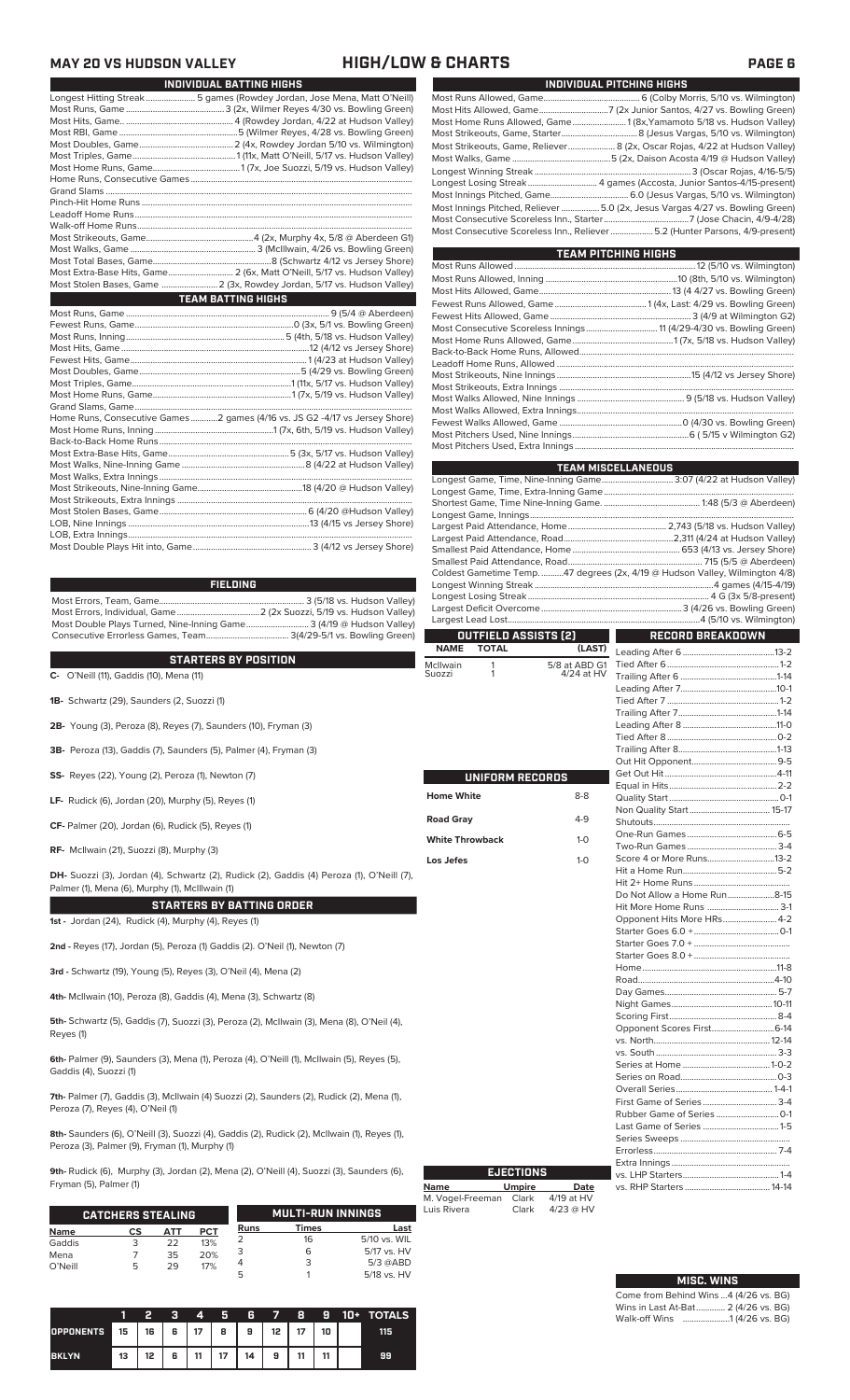|                                 |                      | <b>MAY 20 VS HUDSON VALLEY</b>                                                               |                                          |                             |                                     |                                                                                    |                            | <b>GAME-BY-GAME RESULTS</b>                                                                                                                      |                                                                  |                                                  |                      | PAGE <sub>7</sub>        |
|---------------------------------|----------------------|----------------------------------------------------------------------------------------------|------------------------------------------|-----------------------------|-------------------------------------|------------------------------------------------------------------------------------|----------------------------|--------------------------------------------------------------------------------------------------------------------------------------------------|------------------------------------------------------------------|--------------------------------------------------|----------------------|--------------------------|
| <b>DATE</b><br>4/8<br>4/9       | GM#<br>1             | <b>OPPONENT</b><br>at Wilmington<br>at Wilmington                                            | W-L/TIME SCORE<br>L                      | $5-1(7)$                    | RECORD<br>$0-1$                     | POSITION<br>PPD (Wet Grounds; doubleheader scheduled for 4/9)<br>T <sub>2</sub> nd | GA/GB<br>$-0.5$            | <b>WINNING PITCHER</b><br>Lucas Knowles (1-0)                                                                                                    | <b>LOSING PITCHER</b><br>Junior Santos (0-2)                     | <b>SAVE</b>                                      | <b>TIME</b><br>1:51  | <b>ATTENDANCE</b><br>989 |
| 4/10                            | $\mathbf 2$<br>3     | at Wilmington<br>at Wilmington                                                               | W<br>L                                   | $2-1(7)$<br>$4-1$           | $1 - 1$<br>$1 - 2$                  | T <sub>2</sub> nd<br>4th                                                           | $-1.0$<br>$-2.0$           | David Griffin (1-0)<br>Carlos Romero (1-0)                                                                                                       | Michael Cuevas (0-1)<br>Carlos Ocampo (0-1)                      | Justin Courtney (1)                              | 1:59<br>2:47         | 966                      |
| 4/11<br>4/12<br>4/13            | 4<br>5               | <b>Jersey Shore</b><br><b>Jersey Shore</b>                                                   | W<br>г                                   | $5-2$<br>4-3                | $2 - 2$<br>$2 - 3$                  | T3rd<br>T4th                                                                       | $-2.0$<br>$-2.0$           | OFF DAY<br>Hunter Parsons (1-0)<br>Dominic Pipkin (1-0)                                                                                          | JP Woodward (0-1)<br>Daison Acosta (0-1)                         | <b>Sammy Tavares (1)</b><br>Jason Ruffcorn (1)   | 2:44<br>3:01         | 2,041<br>752             |
| 4/14<br>4/15<br>4/16<br>4/17    | 6<br>7<br>8          | vs. Jersey Shore<br><b>Jersey Shore</b><br><b>Jersey Shore</b><br><b>Jersey Shore</b>        | w<br>W<br>w                              | 4-1<br>4-3 (7)<br>$6-1$     | $3-3$<br>$4 - 3$<br>$5-3$           | PPD (rain; doubleheader scheduled for 4/16)<br>4th<br>3rd<br>2nd                   | $-1.5$<br>$-1.0$<br>$-1.0$ | Jesus Vargas (1-0)<br>Nolan Clenney (1-0)<br>Oscar Rojas (1-0)                                                                                   | Matt Russell (0-1)<br>Andrew Schultz (0-2)<br>Mick Abel (0-2)    | Justin Courtney (2)<br>Sammy Tavarez (2)         | 2:31<br>1:57<br>1:50 | 2,707<br>1,777           |
| 4/18<br>4/19                    | 9<br>10              | <b>Jersey Shore</b><br>at Hudson Valley                                                      | w<br>L                                   | $6-1$<br>$5 - 3$            | $6 - 3$<br>$6 - 4$                  | T1st<br>2nd                                                                        | $+1.0$<br>$-1.0$           | Garrison Bryant (1-0)<br>OFF DAY<br>Edgar Barclay (2-1)                                                                                          | Christian McGowan (0-1)<br>Nolan Clenney (1-1)                   | Carson Coleman (1)                               | 2:38<br>2:31         | 1,400<br>2,027           |
| 4/20<br>4/21<br>4/22            | 11<br>12<br>13       | at Hudson Valley<br>at Hudson Valley<br>at Hudson Valley                                     | W<br>L<br>W                              | $4 - 3$<br>$5-1$<br>$6 - 4$ | $7 - 4$<br>$7 - 5$<br>$8 - 5$       | 2 <sub>nd</sub><br>2nd<br>2nd                                                      | $-1.0$<br>$-2.0$<br>$-2.0$ | Justin Courtney (1-)<br>Junior Santos (0-2)<br>Oscar Rojas (2-0)                                                                                 | Nelson Alvarez (0-1)<br>Will Warren (1-1)<br>Blas Castano (0-2)  | Reyson Santos (1)                                | 3:03<br>2:20<br>3:07 | 1,553<br>1,270<br>2,007  |
| 4/23<br>4/24<br>4/25            | 14<br>15             | at Hudson Valley<br>at Hudson Valley                                                         | L<br>Г                                   | $2 - 0$<br>$3-0$            | $8-6$<br>$8 - 7$                    | T <sub>2</sub> nd<br>T <sub>2</sub> nd                                             | $-2.0$<br>$-2.0$           | Tanner Myatt (1-0)<br>Rodney Hutchison (1-0)<br>OFF DAY                                                                                          | Carlos Ocampo (0-2)<br>Daison Acosta (0-2)                       | Coleman (2)<br>Mauricio (1)                      | 2:17<br>2:35         | 2,121<br>2.311           |
| 4/26<br>4/27<br>4/28            | 16<br>17<br>18       | <b>Bowling Green</b><br><b>Bowling Green</b><br><b>Bowling Green</b>                         | W<br>г<br>г                              | $5-4$<br>$4-1$<br>7-6       | $9 - 7$<br>$9-8$<br>$9-9$           | 2nd<br>3rd<br>3rd                                                                  | $-2.0$<br>$-3.0$<br>-4.0   | Josh Hejka (1-0)<br>Zach Trageton (1-1)<br>John Doxakis (1-1)                                                                                    | Graeme Stinson (2-2)<br>Junior Santos (0-3)<br>Jose Chacin (0-1) | LaSorsa (1)<br>Mullen (3)                        | 2:44<br>2:20<br>2:38 | 653<br>808<br>670        |
| 4/29<br>4/30                    | 19<br>20             | <b>Bowling Green</b><br><b>Bowling Green</b>                                                 | W<br>W                                   | $3-1$<br>$5-2$              | $10-9$<br>$11-9$                    | 3rd<br>3rd                                                                         | -4.0<br>-4.0               | Oscar Rojas (3-0)<br>Justin Courtney (2-0)<br><b>APRIL [11-9]</b>                                                                                | <b>Mason Montgomery (0-1)</b><br>Franklin Dacosta (0-1)          | Cam Opp (1)<br>Josh Hejka (1)                    | 2:28<br>2:15         | 2,617<br>2,070           |
| 5/1<br>5/2                      | 21                   | <b>Bowling Green</b>                                                                         | L                                        | 4-0                         | $11 - 10$                           | 3rd                                                                                | $-4.5$                     | Daison Accosta (0-3)<br>OFF DAY                                                                                                                  | Conor Dryer (1-0)                                                |                                                  | 2:20                 | 1,595                    |
| 5/3<br>5/4<br>5/5<br>5/6<br>5/7 | 22<br>23<br>24       | at Aberdeen<br>at Aberdeen<br>at Aberdeen<br>at Aberdeen<br>at Aberdeen                      | L<br>W<br>L                              | $3-1$<br>$9 - 4$<br>$4-1$   | $11 - 11$<br>$12 - 11$<br>$12 - 12$ | 3rd<br>T <sub>2nd</sub><br>3rd<br>PPD (rain; doubleheader scheduled for 5/7)       | $-5.5$<br>$-4.5$<br>$-5.5$ | Nolan Clenney (1-2)<br>Jesus Vargas (2-0)<br>Noah Denoyer (4-0)<br>PPD (rain; doubleheader scheduled for 5/8 and doubleheader schedued for June) | Ignacio Feliz (2-0)<br>Wes Robertson (1-1)<br>Oscar Rojas (3-1)  | Houston Roth (3)                                 | 1:48<br>2:51<br>2:12 | 827<br>848<br>715        |
| 5/8                             | 25<br>26             | at Aberdeen<br>at Aberdeen                                                                   | L<br>L                                   | $4 - 3$<br>$5-1$            | $12 - 13$<br>$12 - 14$              | 4th<br>4th                                                                         | $-7.5$<br>$-7.5$           | Van Loon (3-0)<br>Strowd (2-1)                                                                                                                   | Junior Santos (0-4)<br>Daison Accosta (0-4)                      | Robertson (2)                                    | 1:56<br>2:16         | 985<br>985               |
| 5/9<br>5/10<br>5/11<br>5/12     | 27<br>28<br>29       | Wilmington<br>Wilmington<br>Wilmington                                                       | L<br>W<br><b>PPD</b>                     | $12 - 5$<br>$5-4$           | $12 - 15$<br>$13 - 15$              | 4th<br>4th                                                                         | $-8.5$<br>$-7.5$           | OFF DAY<br>Troy Stainbrook (1-0)<br>Hunter Parsons (2-0)                                                                                         | Colby Morris (0-1)<br><b>Michael Cuevas (0-4)</b>                | <b>Justin Courtney (3)</b>                       | 3:00<br>2:39         | 1,302<br>1,939           |
| 5/13<br>5/14<br>5/15            | 30<br>31<br>32       | Wilmington<br>Wilmington<br>Wilmington                                                       | <b>PPD</b><br>L<br>L                     | $4-1$<br>$3-2$              | $13 - 16$<br>$13 - 17$              | 4th<br>4th                                                                         | $-10.5$<br>$-10.5$         | Amos Willingham (2-1)<br>Tim Cate (2-1)                                                                                                          | Evy Ruibal (0-1)<br>Jesus Vargas (3-2)                           | Zach Brzycky (4)                                 | 2:39<br>2:15         | 2,642<br>1,958           |
| 5/16<br>5/17<br>5/18            | 33<br>34             | <b>Hudson Valley</b><br><b>Hudson Valley</b>                                                 | W<br>W                                   | $5-3$<br>5-4                | $14 - 17$<br>15-17                  | 4th<br>3rd                                                                         | $-10.5$<br>$-9.5$          | OFF DAY<br>Colby Morris (1-1)<br>Sammy Tavarez (1-0)                                                                                             | Blane Abeyta (0-3)<br>Will Warren (1-3)                          | Hunter Parsons (1)<br><b>Justin Courtney (4)</b> | 2:19<br>2:42         | 1,411<br>2,743           |
| 5/19<br>5/20<br>5/21<br>5/22    | 35<br>36<br>37<br>38 | <b>Hudson Valley</b><br><b>Hudson Valley</b><br><b>Hudson Valley</b><br><b>Hudson Valley</b> | Г<br>7:00 p.m.<br>6:00 p.m.<br>2:00 p.m. | $3-1$                       | $15-18$                             | T3rd                                                                               | $-10.5$                    | Matt Sauer (1-1)                                                                                                                                 | Garrison Bryant (1-1)                                            | Alex Mauricio (2)                                | 2:20                 | 1,273                    |
| 5/23<br>5/24<br>5/25            | 39<br>40             | at Bowling Green<br>at Bowling Green                                                         | 6:35 p.m.*<br>6:35 p.m.*                 | (CT)<br>(CT)                |                                     |                                                                                    |                            | OFF DAY                                                                                                                                          |                                                                  |                                                  |                      |                          |
| 5/26<br>5/27<br>5/28            | 41<br>42<br>43       | at Bowling Green<br>at Bowling Green                                                         | 6:35 p.m.*<br>6:35 p.m.*                 | (CT)<br>(CT)<br>(CT)        |                                     |                                                                                    |                            |                                                                                                                                                  |                                                                  |                                                  |                      |                          |
| 5/29<br>5/30                    | 44                   | at Bowling Green<br>at Bowling Green                                                         | 6:35 p.m.*<br>1:05 p.m. $*$              | (CT)                        |                                     |                                                                                    |                            | OFF DAY                                                                                                                                          |                                                                  |                                                  |                      |                          |
| 5/31<br>6/1                     | 45<br>47             | at Jersey Shore<br>at Jersey Shore                                                           | 7:05 p.m.<br>7:05 p.m.                   |                             |                                     |                                                                                    |                            | MAY [4-9]                                                                                                                                        |                                                                  |                                                  |                      |                          |
| 6/2<br>6/3<br>6/4               | 48<br>49<br>50       | at Jersey Shore<br>at Jersey Shore<br>at Jersey Shore                                        | 7:05 p.m.<br>7:05 p.m.<br>7:05 p.m.      |                             |                                     |                                                                                    |                            |                                                                                                                                                  |                                                                  |                                                  |                      |                          |
| 6/5<br>6/6<br>6/7               | 51<br>52             | at Jersey Shore<br>Aberdeen                                                                  | 1:05 p.m.<br>7:00 p.m.                   |                             |                                     |                                                                                    |                            | OFF DAY                                                                                                                                          |                                                                  |                                                  |                      |                          |
| 6/8<br>6/9                      | 53<br>54<br>54       | Aberdeen<br>Aberdeen                                                                         | 7:00 p.m.<br>7:00 p.m.                   |                             |                                     |                                                                                    |                            |                                                                                                                                                  |                                                                  |                                                  |                      |                          |
| 6/10<br>6/11<br>6/12            | 55<br>56<br>57       | Aberdeen<br>Aberdeen<br>Aberdeen                                                             | 7:00 p.m.<br>6:00 p.m.<br>2:00 p.m.      |                             |                                     |                                                                                    |                            |                                                                                                                                                  |                                                                  |                                                  |                      |                          |
| 6/13<br>6/14<br>6/15            | 58                   | at Wilmington                                                                                | 6:35 p.m.                                |                             |                                     |                                                                                    |                            | OFF DAY                                                                                                                                          |                                                                  |                                                  |                      |                          |
| 6/16<br>6/17                    | 59<br>60<br>61       | at Wilmington<br>at Wilmington<br>at Wilmington                                              | 6:35 p.m.<br>6:35 p.m.<br>6:35 p.m.      |                             |                                     |                                                                                    |                            |                                                                                                                                                  |                                                                  |                                                  |                      |                          |
| 6/18<br>6/19<br>6/20            | 62<br>63             | at Wilmington<br>at Wilmington                                                               | 6:35 p.m.<br>1:05 p.m.                   |                             |                                     |                                                                                    |                            | OFF DAY                                                                                                                                          |                                                                  |                                                  |                      |                          |
| 6/21<br>6/22<br>6/23            | 64<br>65<br>66       | <b>Jersey Shore</b><br><b>Jersey Shore</b><br><b>Jersey Shore</b>                            | 7:00 p.m.<br>7:00 p.m.<br>7:00 p.m.      |                             |                                     |                                                                                    |                            |                                                                                                                                                  |                                                                  |                                                  |                      |                          |
| 6/24<br>6/25<br>6/26            | 67<br>68<br>69       | <b>Jersey Shore</b><br><b>Jersey Shore</b><br><b>Jersey Shore</b>                            | 7:00 p.m.<br>6:00 p.m.<br>2:00 p.m.      |                             |                                     |                                                                                    |                            |                                                                                                                                                  |                                                                  |                                                  |                      |                          |
| 6/27<br>6/28<br>6/29            | 70<br>71             | at Hudson Valley<br>at Hudson Valley                                                         | 7:05 p.m.<br>7:05 p.m.                   |                             |                                     |                                                                                    |                            | OFF DAY                                                                                                                                          |                                                                  |                                                  |                      |                          |
| 6/30<br>7/1                     | 72<br>73             | at Hudson Valley<br>at Hudson Valley                                                         | 7:05 p.m.<br>7:05 p.m.                   |                             |                                     |                                                                                    |                            | JUNE (0-0)                                                                                                                                       |                                                                  |                                                  |                      |                          |
| 7/2<br>7/3<br>7/4               | 74<br>75<br>76       | at Hudson Valley<br>at Hudson Valley<br>Aberdeen                                             | 6:05 p.m.<br>6:05 p.m.<br>6:30 p.m.      |                             |                                     |                                                                                    |                            |                                                                                                                                                  |                                                                  |                                                  |                      |                          |
| 7/5<br>7/6<br>7/7               | 77<br>78             | Aberdeen<br>Aberdeen                                                                         | 7:00 p.m.<br>7:00 p.m.                   |                             |                                     |                                                                                    |                            | OFF DAY                                                                                                                                          |                                                                  |                                                  |                      |                          |
| 7/8<br>7/9<br>7/10              | 79<br>81<br>82       | Aberdeen<br>Aberdeen<br>Aberdeen                                                             | 7:00 p.m.<br>6:00 p.m.<br>2:00 p.m.      |                             |                                     |                                                                                    |                            |                                                                                                                                                  |                                                                  |                                                  |                      |                          |
| 7/11<br>7/12                    | 83                   | Greensboro                                                                                   | 7:00 p.m.                                |                             |                                     |                                                                                    |                            | OFF DAY                                                                                                                                          |                                                                  |                                                  |                      |                          |
| 7/13<br>7/14<br>7/15            | 84<br>85<br>86       | Greensboro<br>Greensboro<br>Greensboro                                                       | 12:00 p.m.<br>7:00 p.m.<br>7:00 p.m.     |                             |                                     |                                                                                    |                            |                                                                                                                                                  |                                                                  |                                                  |                      |                          |
| 7/16<br>7/17<br>7/18            | 87<br>88             | Greensboro<br>Greensboro                                                                     | 6:00 p.m.<br>2:00 p.m.                   |                             |                                     |                                                                                    |                            |                                                                                                                                                  |                                                                  |                                                  |                      |                          |
| 7/19<br>7/20<br>7/21            |                      |                                                                                              |                                          |                             |                                     |                                                                                    |                            | LEAGUE-WIDE BREAK                                                                                                                                |                                                                  |                                                  |                      |                          |
| 7/22<br>7/23<br>7/24            | 89<br>90<br>91       | at Jersey Shore<br>at Jersey Shore<br>at Jersey Shore                                        | 7:05 p.m.<br>7:05 p.m.<br>1:05 p.m.      |                             |                                     |                                                                                    |                            |                                                                                                                                                  |                                                                  |                                                  |                      |                          |
| 7/25<br>7/26<br>7/27            | 92<br>93             | at Hudson Valley<br>at Hudson Valley                                                         | 7:05 p.m.<br>7:05 p.m.                   |                             |                                     |                                                                                    |                            | OFF DAY                                                                                                                                          |                                                                  |                                                  |                      |                          |
| 7/28<br>7/29<br>7/30            | 94<br>95             | at Hudson Valley<br>at Hudson Valley                                                         | 7:05 p.m.<br>7:05 p.m.                   |                             |                                     |                                                                                    |                            |                                                                                                                                                  |                                                                  |                                                  |                      |                          |
| 7/31                            | 96<br>97             | at Hudson Valley<br>at Hudson Valley                                                         | 6:05 p.m.<br>2:05 p.m.                   |                             |                                     |                                                                                    |                            | JULY (0-0)                                                                                                                                       |                                                                  |                                                  |                      |                          |
| 8/1<br>8/2<br>8/3               | 98<br>99             | <b>Winston-Salem</b><br><b>Winston-Salem</b>                                                 | 7:00 p.m.<br>12:00 p.m.                  |                             |                                     |                                                                                    |                            | OFF DAY                                                                                                                                          |                                                                  |                                                  |                      |                          |
| 8/4<br>8/5<br>8/6               | 100<br>101<br>102    | <b>Winston-Salem</b><br><b>Winston-Salem</b><br><b>Winston-Salem</b>                         | 7:00 p.m.<br>7:00 p.m.<br>6:00 p.m.      |                             |                                     |                                                                                    |                            |                                                                                                                                                  |                                                                  |                                                  |                      |                          |
| 8/7<br>8/8<br>8/9               | 103<br>104           | <b>Winston-Salem</b><br>at Wilmington                                                        | 2:00 p.m.<br>6:35 p.m.                   |                             |                                     |                                                                                    |                            | OFF DAY                                                                                                                                          |                                                                  |                                                  |                      |                          |
| 8/10<br>8/11                    | 105<br>106           | at Wilmington<br>at Wilmington                                                               | 6:35 p.m.<br>6:35 p.m.                   |                             |                                     |                                                                                    |                            |                                                                                                                                                  |                                                                  |                                                  |                      |                          |
| 8/12<br>8/13<br>8/14            | 107<br>108<br>109    | at Wilmington<br>at Wilmington<br>at Wilmington                                              | 6:35 p.m.<br>6:35 p.m.<br>1:05 p.m.      |                             |                                     |                                                                                    |                            |                                                                                                                                                  |                                                                  |                                                  |                      |                          |
| 8/15<br>8/16<br>8/17            | 110<br>111           | <b>Hudson Valley</b><br><b>Hudson Valley</b>                                                 | 7:00 p.m.<br>7:00 p.m.                   |                             |                                     |                                                                                    |                            | OFF DAY                                                                                                                                          |                                                                  |                                                  |                      |                          |
| 8/18<br>8/19<br>8/20            | 112<br>113<br>114    | <b>Hudson Valley</b><br><b>Hudson Valley</b><br><b>Hudson Valley</b>                         | 7:00 p.m.<br>7:00 p.m.<br>6:00 p.m.      |                             |                                     |                                                                                    |                            |                                                                                                                                                  |                                                                  |                                                  |                      |                          |